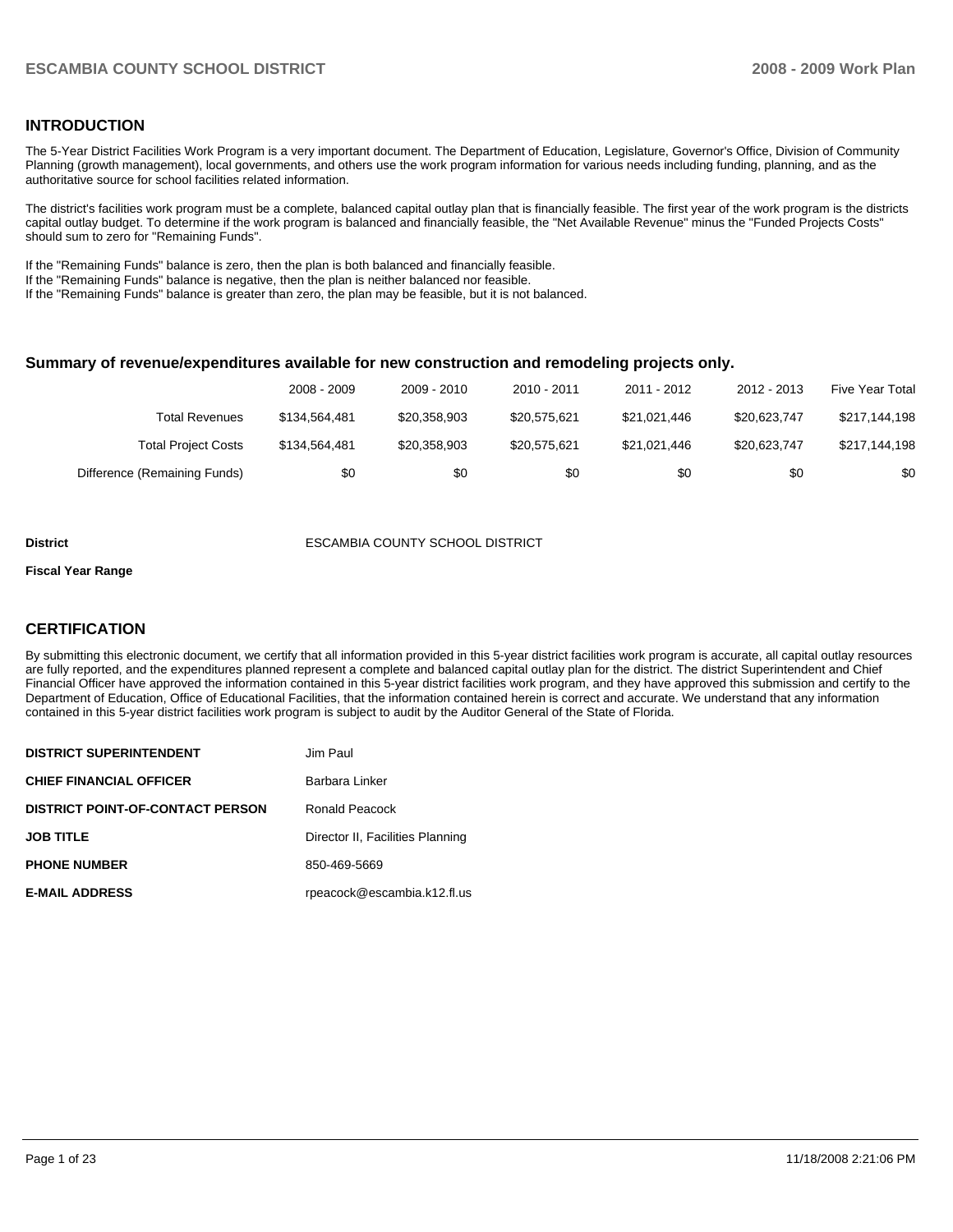# **Expenditures**

#### **Expenditure for Maintenance, Repair and Renovation from 2-Mills and PECO**

Annually, prior to the adoption of the district school budget, each school board must prepare a tentative district facilities work program that includes a schedule of major repair and renovation projects necessary to maintain the educational and ancillary facilities of the district.

|                | Item                                                                                                                                                                                                                                                                                                                                                                                                                                                                                                                                                                                                                                                                                                                                                                                                                                                                                                                                                                                                                                                                                                                                                                                                                                                                                                                                                                                                                                                            | 2008 - 2009<br><b>Actual Budget</b> | 2009 - 2010<br>Projected | 2010 - 2011<br>Projected | 2011 - 2012<br>Projected | 2012 - 2013<br>Projected | <b>Total</b> |  |  |  |  |  |
|----------------|-----------------------------------------------------------------------------------------------------------------------------------------------------------------------------------------------------------------------------------------------------------------------------------------------------------------------------------------------------------------------------------------------------------------------------------------------------------------------------------------------------------------------------------------------------------------------------------------------------------------------------------------------------------------------------------------------------------------------------------------------------------------------------------------------------------------------------------------------------------------------------------------------------------------------------------------------------------------------------------------------------------------------------------------------------------------------------------------------------------------------------------------------------------------------------------------------------------------------------------------------------------------------------------------------------------------------------------------------------------------------------------------------------------------------------------------------------------------|-------------------------------------|--------------------------|--------------------------|--------------------------|--------------------------|--------------|--|--|--|--|--|
| <b>HVAC</b>    |                                                                                                                                                                                                                                                                                                                                                                                                                                                                                                                                                                                                                                                                                                                                                                                                                                                                                                                                                                                                                                                                                                                                                                                                                                                                                                                                                                                                                                                                 | \$75,000                            | \$75,000                 | \$75,000                 | \$75,000                 | \$75,000                 | \$375,000    |  |  |  |  |  |
| Locations:     | A K SUTER ELEMENTARY, A V CLUBBS ALTERNATIVE, ALLIE YNIESTRA ELEMENTARY, BELLVIEW ELEMENTARY, BELLVIEW<br>MIDDLE. BEULAH ELEMENTARY. BLUE ANGELS ELEMENTARY. BRATT ELEMENTARY. BRENTWOOD ELEMENTARY. BROWN BARGE<br>MIDDLE, C A WEIS ELEMENTARY, CARVER/CENTURY K-8, CORDOVA PARK ELEMENTARY, EDGEWATER ELEMENTARY, ENSLEY<br>ELEMENTARY, ERNEST WARD MIDDLE, ESCAMBIA SENIOR HIGH, ESCAMBIA WESTGATE CENTER, ESEAL CENTER, FERRY PASS<br>ELEMENTARY, FERRY PASS MIDDLE, GEO STONE / W FL HI SCHOOL OF ADVANCED TECHNOLOGY, GEORGE S HALLMARK<br>ELEMENTARY, HELLEN CARO ELEMENTARY, J H WORKMAN MIDDLE, J M TATE SENIOR HIGH, JIM ALLEN ELEMENTARY, JIM C<br>BAILEY MIDDLE, JUDY ANDREWS SCHOOL, L D MCARTHUR ELEMENTARY, LINCOLN PARK ELEMENTARY, LONGLEAF<br>ELEMENTARY, MCMILLAN PRE-K CENTER, MOLINO PARK ELEMENTARY, MONTCLAIR ELEMENTARY, MYRTLE GROVE<br>ELEMENTARY, N B COOK ELEMENTARY (NEW), NAVY POINT ELEMENTARY, NORTHVIEW SENIOR HIGH, O J SEMMES<br>ELEMENTARY, OAKCREST ELEMENTARY, PENSACOLA SENIOR HIGH, PINE FOREST SENIOR HIGH, PINE MEADOW ELEMENTARY,<br>PLEASANT GROVE ELEMENTARY, R C LIPSCOMB ELEMENTARY, RANSOM MIDDLE, REINHARDT HOLM ELEMENTARY, ROY L<br>HYATT ENVIRONMENTAL CENTER, SCENIC HEIGHTS ELEMENTARY, SHERWOOD ELEMENTARY, SID NELSON COMMUNITY<br>LEARNING CENTER, SPENCER BIBBS ELEMENTARY, W J WOODHAM MIDDLE SCHOOL, WARRINGTON ELEMENTARY,<br>WARRINGTON MIDDLE, WASHINGTON SENIOR HIGH, WEST PENSACOLA ELEMENTARY |                                     |                          |                          |                          |                          |              |  |  |  |  |  |
| Flooring       |                                                                                                                                                                                                                                                                                                                                                                                                                                                                                                                                                                                                                                                                                                                                                                                                                                                                                                                                                                                                                                                                                                                                                                                                                                                                                                                                                                                                                                                                 | \$172.709                           | \$172.709                | \$172.709                | \$172,709                | \$172.709                | \$863.545    |  |  |  |  |  |
| Locations:     | A K SUTER ELEMENTARY, A V CLUBBS ALTERNATIVE, ALLIE YNIESTRA ELEMENTARY, BELLVIEW ELEMENTARY, BELLVIEW<br>MIDDLE, BEULAH ELEMENTARY, BLUE ANGELS ELEMENTARY, BRATT ELEMENTARY, BRENTWOOD ELEMENTARY, BROWN BARGE<br>MIDDLE, C A WEIS ELEMENTARY, CARVER/CENTURY K-8, CORDOVA PARK ELEMENTARY, EDGEWATER ELEMENTARY, ENSLEY<br>ELEMENTARY, ERNEST WARD MIDDLE, ESCAMBIA SENIOR HIGH, ESCAMBIA WESTGATE CENTER, ESEAL CENTER, FERRY PASS<br>ELEMENTARY, FERRY PASS MIDDLE, GEO STONE / W FL HI SCHOOL OF ADVANCED TECHNOLOGY, GEORGE S HALLMARK<br>ELEMENTARY, HELLEN CARO ELEMENTARY, J H WORKMAN MIDDLE, J M TATE SENIOR HIGH, JIM ALLEN ELEMENTARY, JIM C<br>BAILEY MIDDLE, JUDY ANDREWS SCHOOL, L D MCARTHUR ELEMENTARY, LINCOLN PARK ELEMENTARY, LONGLEAF<br>ELEMENTARY, MCMILLAN PRE-K CENTER, MOLINO PARK ELEMENTARY, MONTCLAIR ELEMENTARY, MYRTLE GROVE<br>ELEMENTARY, N B COOK ELEMENTARY (NEW), NAVY POINT ELEMENTARY, NORTHVIEW SENIOR HIGH, O J SEMMES<br>ELEMENTARY, OAKCREST ELEMENTARY, PENSACOLA SENIOR HIGH, PINE FOREST SENIOR HIGH, PINE MEADOW ELEMENTARY,<br>PLEASANT GROVE ELEMENTARY, R C LIPSCOMB ELEMENTARY, RANSOM MIDDLE, REINHARDT HOLM ELEMENTARY, ROY L<br>HYATT ENVIRONMENTAL CENTER, SCENIC HEIGHTS ELEMENTARY, SHERWOOD ELEMENTARY, SID NELSON COMMUNITY<br>LEARNING CENTER, SPENCER BIBBS ELEMENTARY, W J WOODHAM MIDDLE SCHOOL, WARRINGTON ELEMENTARY,<br>WARRINGTON MIDDLE, WASHINGTON SENIOR HIGH, WEST PENSACOLA ELEMENTARY |                                     |                          |                          |                          |                          |              |  |  |  |  |  |
| Roofing        |                                                                                                                                                                                                                                                                                                                                                                                                                                                                                                                                                                                                                                                                                                                                                                                                                                                                                                                                                                                                                                                                                                                                                                                                                                                                                                                                                                                                                                                                 | \$0                                 | \$0                      | \$0                      | \$0                      | \$0                      | \$0          |  |  |  |  |  |
| Locations:     | No Locations for this expenditure.                                                                                                                                                                                                                                                                                                                                                                                                                                                                                                                                                                                                                                                                                                                                                                                                                                                                                                                                                                                                                                                                                                                                                                                                                                                                                                                                                                                                                              |                                     |                          |                          |                          |                          |              |  |  |  |  |  |
| Safety to Life |                                                                                                                                                                                                                                                                                                                                                                                                                                                                                                                                                                                                                                                                                                                                                                                                                                                                                                                                                                                                                                                                                                                                                                                                                                                                                                                                                                                                                                                                 | \$0                                 | \$0                      | \$0                      | \$0                      | \$0                      | \$0          |  |  |  |  |  |
| Locations:     | No Locations for this expenditure.                                                                                                                                                                                                                                                                                                                                                                                                                                                                                                                                                                                                                                                                                                                                                                                                                                                                                                                                                                                                                                                                                                                                                                                                                                                                                                                                                                                                                              |                                     |                          |                          |                          |                          |              |  |  |  |  |  |
| Fencing        |                                                                                                                                                                                                                                                                                                                                                                                                                                                                                                                                                                                                                                                                                                                                                                                                                                                                                                                                                                                                                                                                                                                                                                                                                                                                                                                                                                                                                                                                 | \$0                                 | \$0                      | \$0                      | \$0                      | \$0                      | \$0          |  |  |  |  |  |
| Locations:     | No Locations for this expenditure.                                                                                                                                                                                                                                                                                                                                                                                                                                                                                                                                                                                                                                                                                                                                                                                                                                                                                                                                                                                                                                                                                                                                                                                                                                                                                                                                                                                                                              |                                     |                          |                          |                          |                          |              |  |  |  |  |  |
| Parking        |                                                                                                                                                                                                                                                                                                                                                                                                                                                                                                                                                                                                                                                                                                                                                                                                                                                                                                                                                                                                                                                                                                                                                                                                                                                                                                                                                                                                                                                                 | \$0                                 | \$0                      | \$0                      | \$0                      | \$0                      | \$0          |  |  |  |  |  |
| Locations:     | No Locations for this expenditure.                                                                                                                                                                                                                                                                                                                                                                                                                                                                                                                                                                                                                                                                                                                                                                                                                                                                                                                                                                                                                                                                                                                                                                                                                                                                                                                                                                                                                              |                                     |                          |                          |                          |                          |              |  |  |  |  |  |
| Electrical     |                                                                                                                                                                                                                                                                                                                                                                                                                                                                                                                                                                                                                                                                                                                                                                                                                                                                                                                                                                                                                                                                                                                                                                                                                                                                                                                                                                                                                                                                 | \$0                                 | \$0                      | \$0                      | \$0                      | \$0                      | \$0          |  |  |  |  |  |
| Locations:     | No Locations for this expenditure.                                                                                                                                                                                                                                                                                                                                                                                                                                                                                                                                                                                                                                                                                                                                                                                                                                                                                                                                                                                                                                                                                                                                                                                                                                                                                                                                                                                                                              |                                     |                          |                          |                          |                          |              |  |  |  |  |  |
| Fire Alarm     |                                                                                                                                                                                                                                                                                                                                                                                                                                                                                                                                                                                                                                                                                                                                                                                                                                                                                                                                                                                                                                                                                                                                                                                                                                                                                                                                                                                                                                                                 | \$400,000                           | \$400,000                | \$400,000                | \$400,000                | \$400,000                | \$2,000,000  |  |  |  |  |  |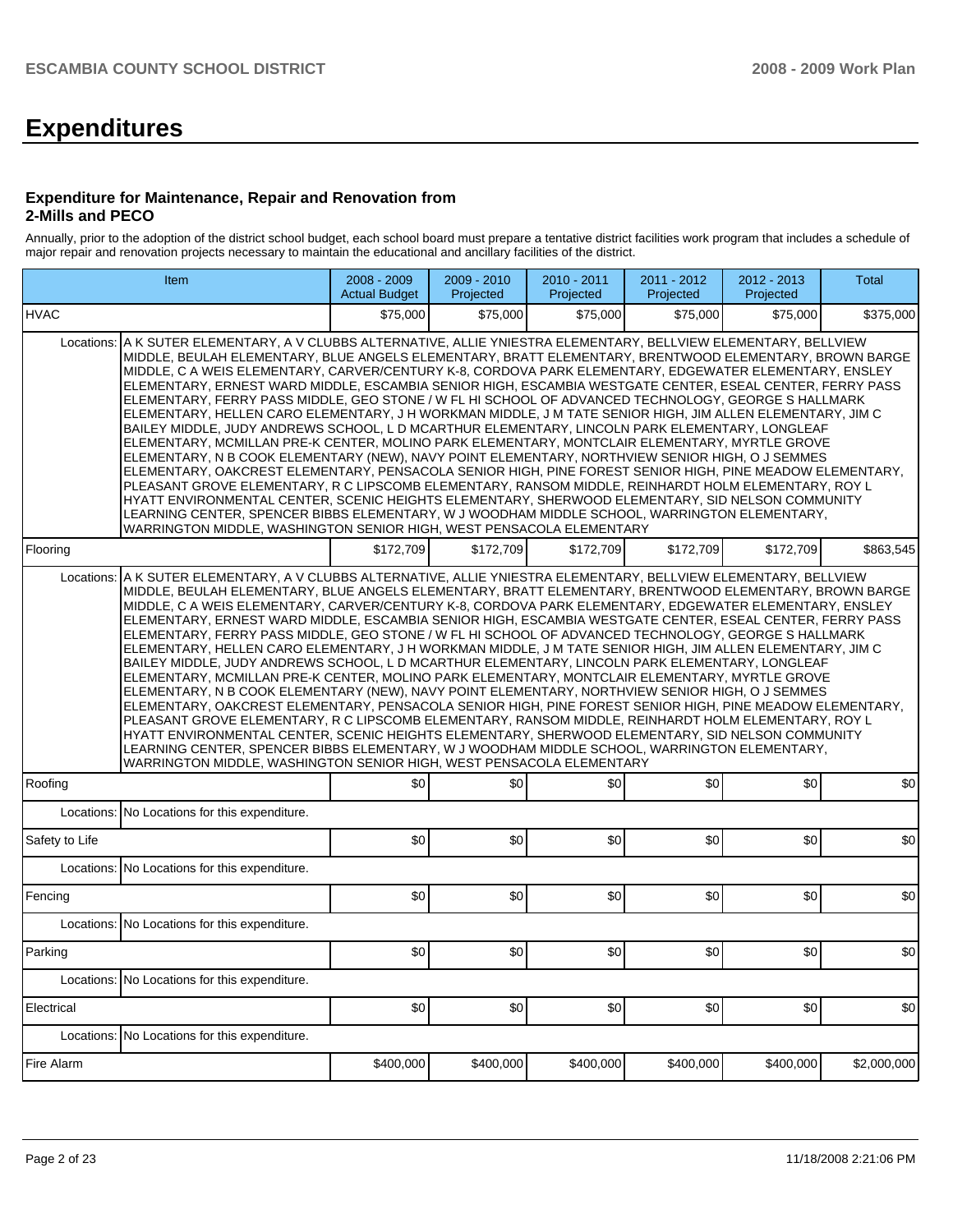|                                                                                                                                                                                                                                                                                                                                                                                                                                                                                                                                                                                                                                                                                                                                                                                                                                                                                                                                                                                                                                                                                                                                                                                                                                                                                                                                                                                                                                             | Locations: A K SUTER ELEMENTARY, A V CLUBBS ALTERNATIVE, ADMINISTRATIVE ANNEX, ALLIE YNIESTRA ELEMENTARY, BELLVIEW<br>ELEMENTARY, BELLVIEW MIDDLE, BEULAH ELEMENTARY, BLUE ANGELS ELEMENTARY, BRATT ELEMENTARY, BRENTWOOD<br>ELEMENTARY, BROWN BARGE MIDDLE, C A WEIS ELEMENTARY, CARVER/CENTURY K-8, CENTRAL WAREHOUSE, CORDOVA PARK<br>ELEMENTARY, EDGEWATER ELEMENTARY, END USER SUPPORT & TRAINING LAB, ENSLEY ELEMENTARY, ERNEST WARD<br>MIDDLE, ESCAMBIA SENIOR HIGH, ESCAMBIA SUPERINTENDENT'S OFFICE, ESCAMBIA WESTGATE CENTER, ESEAL CENTER,<br>FERRY PASS ELEMENTARY, FERRY PASS MIDDLE, GEO STONE / W FL HI SCHOOL OF ADVANCED TECHNOLOGY, GEORGE S<br>HALLMARK ELEMENTARY, HELLEN CARO ELEMENTARY, J E HALL EDUCATIONAL SERVICES CENTER, J H WORKMAN MIDDLE, J M<br>TATE SENIOR HIGH, JIM ALLEN ELEMENTARY, JIM C BAILEY MIDDLE, JUDY ANDREWS SCHOOL, L D MCARTHUR ELEMENTARY,<br>LINCOLN PARK ELEMENTARY, LONGLEAF ELEMENTARY, MCMILLAN PRE-K CENTER, MOLINO PARK ELEMENTARY, MONTCLAIR<br>ELEMENTARY, MYRTLE GROVE ELEMENTARY, N B COOK ELEMENTARY (NEW), NAVY POINT ELEMENTARY, NORTHVIEW SENIOR<br>HIGH, O J SEMMES ELEMENTARY, OAKCREST ELEMENTARY, PENSACOLA SENIOR HIGH, PINE FOREST SENIOR HIGH, PINE<br>MEADOW ELEMENTARY, PLEASANT GROVE ELEMENTARY, R C LIPSCOMB ELEMENTARY, RANSOM MIDDLE, REINHARDT HOLM<br>ELEMENTARY, ROY L HYATT ENVIRONMENTAL CENTER, SCENIC HEIGHTS ELEMENTARY, SHERWOOD ELEMENTARY, SID NELSON                              |             |             |             |             |             |              |  |  |  |  |
|---------------------------------------------------------------------------------------------------------------------------------------------------------------------------------------------------------------------------------------------------------------------------------------------------------------------------------------------------------------------------------------------------------------------------------------------------------------------------------------------------------------------------------------------------------------------------------------------------------------------------------------------------------------------------------------------------------------------------------------------------------------------------------------------------------------------------------------------------------------------------------------------------------------------------------------------------------------------------------------------------------------------------------------------------------------------------------------------------------------------------------------------------------------------------------------------------------------------------------------------------------------------------------------------------------------------------------------------------------------------------------------------------------------------------------------------|----------------------------------------------------------------------------------------------------------------------------------------------------------------------------------------------------------------------------------------------------------------------------------------------------------------------------------------------------------------------------------------------------------------------------------------------------------------------------------------------------------------------------------------------------------------------------------------------------------------------------------------------------------------------------------------------------------------------------------------------------------------------------------------------------------------------------------------------------------------------------------------------------------------------------------------------------------------------------------------------------------------------------------------------------------------------------------------------------------------------------------------------------------------------------------------------------------------------------------------------------------------------------------------------------------------------------------------------------------------------------------------------------------------------------------------------------------------------------|-------------|-------------|-------------|-------------|-------------|--------------|--|--|--|--|
|                                                                                                                                                                                                                                                                                                                                                                                                                                                                                                                                                                                                                                                                                                                                                                                                                                                                                                                                                                                                                                                                                                                                                                                                                                                                                                                                                                                                                                             | COMMUNITY LEARNING CENTER, SPENCER BIBBS ELEMENTARY, W J WOODHAM MIDDLE SCHOOL, WARRINGTON ELEMENTARY,<br>WARRINGTON MIDDLE, WASHINGTON SENIOR HIGH, WEDGEWOOD MIDDLE, WEST PENSACOLA ELEMENTARY                                                                                                                                                                                                                                                                                                                                                                                                                                                                                                                                                                                                                                                                                                                                                                                                                                                                                                                                                                                                                                                                                                                                                                                                                                                                           |             |             |             |             |             |              |  |  |  |  |
| Telephone/Intercom System                                                                                                                                                                                                                                                                                                                                                                                                                                                                                                                                                                                                                                                                                                                                                                                                                                                                                                                                                                                                                                                                                                                                                                                                                                                                                                                                                                                                                   |                                                                                                                                                                                                                                                                                                                                                                                                                                                                                                                                                                                                                                                                                                                                                                                                                                                                                                                                                                                                                                                                                                                                                                                                                                                                                                                                                                                                                                                                            | \$0         | \$0         | \$0         | \$0         | \$0         | \$0          |  |  |  |  |
|                                                                                                                                                                                                                                                                                                                                                                                                                                                                                                                                                                                                                                                                                                                                                                                                                                                                                                                                                                                                                                                                                                                                                                                                                                                                                                                                                                                                                                             | Locations: No Locations for this expenditure.                                                                                                                                                                                                                                                                                                                                                                                                                                                                                                                                                                                                                                                                                                                                                                                                                                                                                                                                                                                                                                                                                                                                                                                                                                                                                                                                                                                                                              |             |             |             |             |             |              |  |  |  |  |
| <b>Closed Circuit Television</b>                                                                                                                                                                                                                                                                                                                                                                                                                                                                                                                                                                                                                                                                                                                                                                                                                                                                                                                                                                                                                                                                                                                                                                                                                                                                                                                                                                                                            |                                                                                                                                                                                                                                                                                                                                                                                                                                                                                                                                                                                                                                                                                                                                                                                                                                                                                                                                                                                                                                                                                                                                                                                                                                                                                                                                                                                                                                                                            | \$0         | \$0         | \$0         | \$0         | \$0         | \$0          |  |  |  |  |
|                                                                                                                                                                                                                                                                                                                                                                                                                                                                                                                                                                                                                                                                                                                                                                                                                                                                                                                                                                                                                                                                                                                                                                                                                                                                                                                                                                                                                                             | Locations: No Locations for this expenditure.                                                                                                                                                                                                                                                                                                                                                                                                                                                                                                                                                                                                                                                                                                                                                                                                                                                                                                                                                                                                                                                                                                                                                                                                                                                                                                                                                                                                                              |             |             |             |             |             |              |  |  |  |  |
| Paint                                                                                                                                                                                                                                                                                                                                                                                                                                                                                                                                                                                                                                                                                                                                                                                                                                                                                                                                                                                                                                                                                                                                                                                                                                                                                                                                                                                                                                       |                                                                                                                                                                                                                                                                                                                                                                                                                                                                                                                                                                                                                                                                                                                                                                                                                                                                                                                                                                                                                                                                                                                                                                                                                                                                                                                                                                                                                                                                            | \$617,982   | \$617,982   | \$617,982   | \$617,982   | \$617.982   | \$3,089,910  |  |  |  |  |
| Å K SUTER ELEMENTARY. A V CLUBBS ALTERNATIVE. ALLIE YNIESTRA ELEMENTARY. BELLVIEW ELEMENTARY. BELLVIEW<br>Locations:<br>MIDDLE, BEULAH ELEMENTARY, BLUE ANGELS ELEMENTARY, BRATT ELEMENTARY, BRENTWOOD ELEMENTARY, BROWN BARGE<br>MIDDLE, C A WEIS ELEMENTARY, CARVER/CENTURY K-8, CORDOVA PARK ELEMENTARY, EDGEWATER ELEMENTARY, ENSLEY<br>ELEMENTARY, ERNEST WARD MIDDLE, ESCAMBIA SENIOR HIGH, ESCAMBIA WESTGATE CENTER, ESEAL CENTER, FERRY PASS<br>ELEMENTARY, FERRY PASS MIDDLE, GEO STONE / W FL HI SCHOOL OF ADVANCED TECHNOLOGY, GEORGE S HALLMARK<br>ELEMENTARY, HELLEN CARO ELEMENTARY, J H WORKMAN MIDDLE, J M TATE SENIOR HIGH, JIM ALLEN ELEMENTARY, JIM C<br>BAILEY MIDDLE, JUDY ANDREWS SCHOOL, L D MCARTHUR ELEMENTARY, LINCOLN PARK ELEMENTARY, LONGLEAF<br>ELEMENTARY, MCMILLAN PRE-K CENTER, MOLINO PARK ELEMENTARY, MONTCLAIR ELEMENTARY, MYRTLE GROVE<br>ELEMENTARY, N B COOK ELEMENTARY (NEW), NAVY POINT ELEMENTARY, NORTHVIEW SENIOR HIGH, O J SEMMES<br>ELEMENTARY, OAKCREST ELEMENTARY, PENSACOLA SENIOR HIGH, PINE FOREST SENIOR HIGH, PINE MEADOW ELEMENTARY,<br>PLEASANT GROVE ELEMENTARY, R C LIPSCOMB ELEMENTARY, RANSOM MIDDLE, REINHARDT HOLM ELEMENTARY, SCENIC<br>HEIGHTS ELEMENTARY, SHERWOOD ELEMENTARY, SID NELSON COMMUNITY LEARNING CENTER, SPENCER BIBBS<br>ELEMENTARY, W J WOODHAM MIDDLE SCHOOL, WARRINGTON ELEMENTARY, WARRINGTON MIDDLE, WASHINGTON SENIOR<br>HIGH, WEST PENSACOLA ELEMENTARY |                                                                                                                                                                                                                                                                                                                                                                                                                                                                                                                                                                                                                                                                                                                                                                                                                                                                                                                                                                                                                                                                                                                                                                                                                                                                                                                                                                                                                                                                            |             |             |             |             |             |              |  |  |  |  |
| Maintenance/Repair                                                                                                                                                                                                                                                                                                                                                                                                                                                                                                                                                                                                                                                                                                                                                                                                                                                                                                                                                                                                                                                                                                                                                                                                                                                                                                                                                                                                                          |                                                                                                                                                                                                                                                                                                                                                                                                                                                                                                                                                                                                                                                                                                                                                                                                                                                                                                                                                                                                                                                                                                                                                                                                                                                                                                                                                                                                                                                                            | \$0         | \$462,578   | \$1,398,084 | \$1,198,023 | \$1,185,806 | \$4,244,491  |  |  |  |  |
|                                                                                                                                                                                                                                                                                                                                                                                                                                                                                                                                                                                                                                                                                                                                                                                                                                                                                                                                                                                                                                                                                                                                                                                                                                                                                                                                                                                                                                             | Locations: A K SUTER ELEMENTARY, A V CLUBBS ALTERNATIVE, ALLIE YNIESTRA ELEMENTARY, BELLVIEW ELEMENTARY, BELLVIEW<br>MIDDLE, BEULAH ELEMENTARY, BLUE ANGELS ELEMENTARY, BRATT ELEMENTARY, BRENTWOOD ELEMENTARY, BROWN BARGE<br>MIDDLE, C A WEIS ELEMENTARY, CARVER/CENTURY K-8, CORDOVA PARK ELEMENTARY, EDGEWATER ELEMENTARY, ENSLEY<br>ELEMENTARY, ERNEST WARD MIDDLE, ESCAMBIA SENIOR HIGH, ESCAMBIA WESTGATE CENTER, ESEAL CENTER, FERRY PASS<br>ELEMENTARY, FERRY PASS MIDDLE, GEO STONE / W FL HI SCHOOL OF ADVANCED TECHNOLOGY, GEORGE S HALLMARK<br>ELEMENTARY, HELLEN CARO ELEMENTARY, J H WORKMAN MIDDLE, J M TATE SENIOR HIGH, JIM ALLEN ELEMENTARY, JIM C<br>BAILEY MIDDLE, JUDY ANDREWS SCHOOL, L D MCARTHUR ELEMENTARY, LINCOLN PARK ELEMENTARY, LONGLEAF<br>ELEMENTARY, MCMILLAN PRE-K CENTER, MOLINO PARK ELEMENTARY, MONTCLAIR ELEMENTARY, MYRTLE GROVE<br>ELEMENTARY, N B COOK ELEMENTARY (NEW), NAVY POINT ELEMENTARY, NORTHVIEW SENIOR HIGH, O J SEMMES<br>ELEMENTARY, OAKCREST ELEMENTARY, PENSACOLA SENIOR HIGH, PINE FOREST SENIOR HIGH, PINE MEADOW ELEMENTARY,<br>PLEASANT GROVE ELEMENTARY, R C LIPSCOMB ELEMENTARY, RANSOM MIDDLE, REINHARDT HOLM ELEMENTARY, ROY L<br>HYATT ENVIRONMENTAL CENTER, SCENIC HEIGHTS ELEMENTARY, SHERWOOD ELEMENTARY, SID NELSON COMMUNITY<br>LEARNING CENTER, SPENCER BIBBS ELEMENTARY, W J WOODHAM MIDDLE SCHOOL, WARRINGTON ELEMENTARY,<br>WARRINGTON MIDDLE, WASHINGTON SENIOR HIGH, WEST PENSACOLA ELEMENTARY |             |             |             |             |             |              |  |  |  |  |
|                                                                                                                                                                                                                                                                                                                                                                                                                                                                                                                                                                                                                                                                                                                                                                                                                                                                                                                                                                                                                                                                                                                                                                                                                                                                                                                                                                                                                                             | <b>Sub Total:</b>                                                                                                                                                                                                                                                                                                                                                                                                                                                                                                                                                                                                                                                                                                                                                                                                                                                                                                                                                                                                                                                                                                                                                                                                                                                                                                                                                                                                                                                          | \$1,265,691 | \$1,728,269 | \$2,663,775 | \$2,463,714 | \$2,451,497 | \$10,572,946 |  |  |  |  |

| <b>PECO Maintenance Expenditures</b> | \$2,302,275 | \$2,764,853 | \$3,700,359 | \$3,500,298 | \$3,488,081 | \$15,755,866 |
|--------------------------------------|-------------|-------------|-------------|-------------|-------------|--------------|
| Two Mill Sub Total:                  | \$1,542,709 | \$1,542,709 | \$1.542.709 | \$1,542,709 | \$1,542,709 | \$7,713,545  |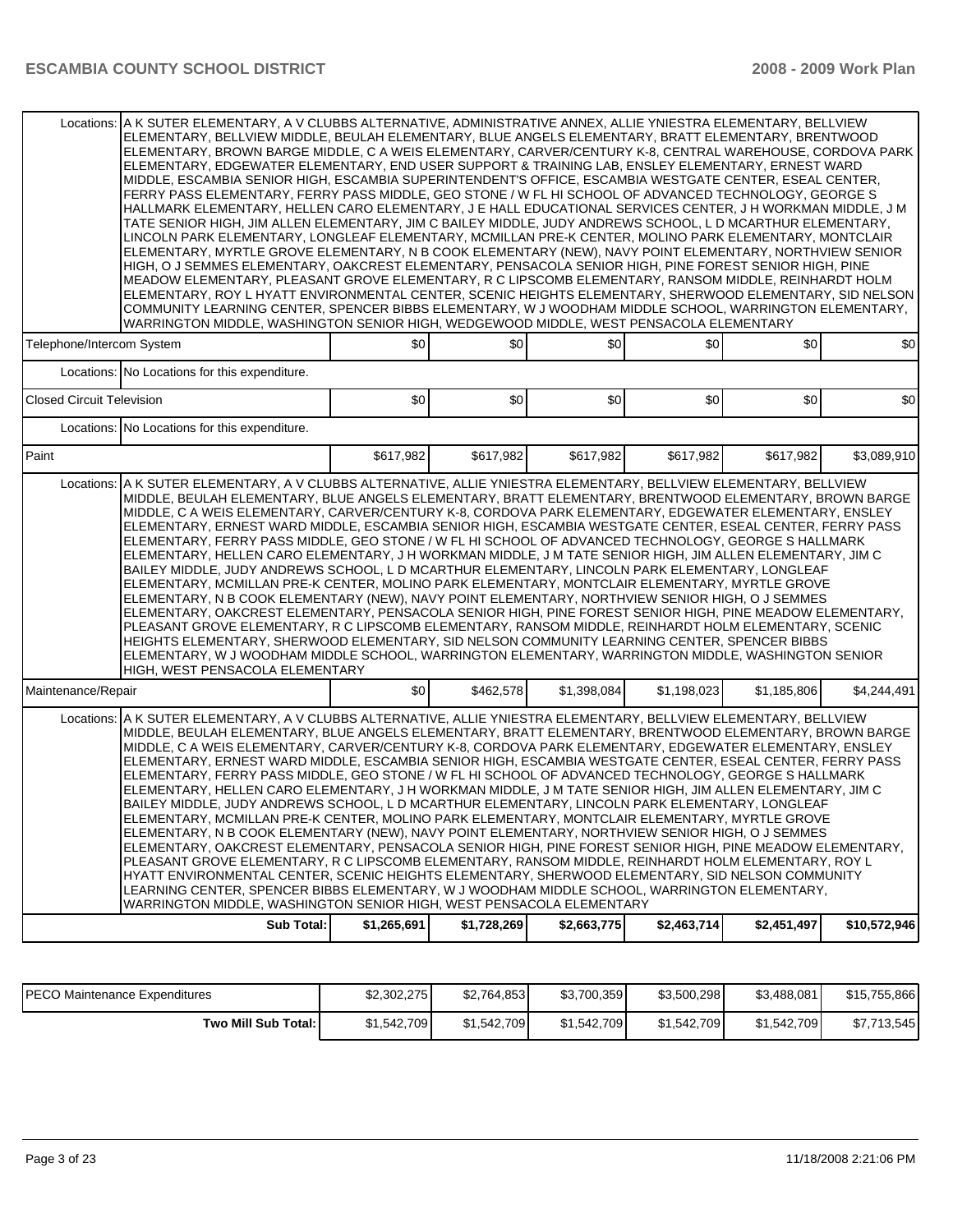| Other Items                                                                                                                                                                                                                                                                                                                                                                                                                                                                                                                                                                                                                                                                                                                                                                                                                                                                                                                                                                                                                                                                                                                                                                                                                                                                                                                                                                                                                                                                                                                                                                                                                                                                                                                                                                                                                                                                                                                                                                                                                                                                                                                                                                                                                                                                                                                                                                                                                                                                                                                                                                                                                                                                                                                                                                                                                                                                                                                                                                                                                                                                                                                                                                       | 2008 - 2009<br><b>Actual Budget</b> | 2009 - 2010<br>Projected | 2010 - 2011<br>Projected | 2011 - 2012<br>Projected | 2012 - 2013<br>Projected | <b>Total</b> |
|-----------------------------------------------------------------------------------------------------------------------------------------------------------------------------------------------------------------------------------------------------------------------------------------------------------------------------------------------------------------------------------------------------------------------------------------------------------------------------------------------------------------------------------------------------------------------------------------------------------------------------------------------------------------------------------------------------------------------------------------------------------------------------------------------------------------------------------------------------------------------------------------------------------------------------------------------------------------------------------------------------------------------------------------------------------------------------------------------------------------------------------------------------------------------------------------------------------------------------------------------------------------------------------------------------------------------------------------------------------------------------------------------------------------------------------------------------------------------------------------------------------------------------------------------------------------------------------------------------------------------------------------------------------------------------------------------------------------------------------------------------------------------------------------------------------------------------------------------------------------------------------------------------------------------------------------------------------------------------------------------------------------------------------------------------------------------------------------------------------------------------------------------------------------------------------------------------------------------------------------------------------------------------------------------------------------------------------------------------------------------------------------------------------------------------------------------------------------------------------------------------------------------------------------------------------------------------------------------------------------------------------------------------------------------------------------------------------------------------------------------------------------------------------------------------------------------------------------------------------------------------------------------------------------------------------------------------------------------------------------------------------------------------------------------------------------------------------------------------------------------------------------------------------------------------------|-------------------------------------|--------------------------|--------------------------|--------------------------|--------------------------|--------------|
| Capital Outlay Day Labor Crew                                                                                                                                                                                                                                                                                                                                                                                                                                                                                                                                                                                                                                                                                                                                                                                                                                                                                                                                                                                                                                                                                                                                                                                                                                                                                                                                                                                                                                                                                                                                                                                                                                                                                                                                                                                                                                                                                                                                                                                                                                                                                                                                                                                                                                                                                                                                                                                                                                                                                                                                                                                                                                                                                                                                                                                                                                                                                                                                                                                                                                                                                                                                                     | \$447,977                           | \$447,977                | \$447,977                | \$447,977                | \$447,977                | \$2,239,885  |
| Locations CAPTIAL CREW SHOPS                                                                                                                                                                                                                                                                                                                                                                                                                                                                                                                                                                                                                                                                                                                                                                                                                                                                                                                                                                                                                                                                                                                                                                                                                                                                                                                                                                                                                                                                                                                                                                                                                                                                                                                                                                                                                                                                                                                                                                                                                                                                                                                                                                                                                                                                                                                                                                                                                                                                                                                                                                                                                                                                                                                                                                                                                                                                                                                                                                                                                                                                                                                                                      |                                     |                          |                          |                          |                          |              |
| Energy Management Day Labor Crew                                                                                                                                                                                                                                                                                                                                                                                                                                                                                                                                                                                                                                                                                                                                                                                                                                                                                                                                                                                                                                                                                                                                                                                                                                                                                                                                                                                                                                                                                                                                                                                                                                                                                                                                                                                                                                                                                                                                                                                                                                                                                                                                                                                                                                                                                                                                                                                                                                                                                                                                                                                                                                                                                                                                                                                                                                                                                                                                                                                                                                                                                                                                                  | \$400,000                           | \$400,000                | \$400,000                | \$400,000                | \$400,000                | \$2,000,000  |
| Locations CAPTIAL CREW SHOPS                                                                                                                                                                                                                                                                                                                                                                                                                                                                                                                                                                                                                                                                                                                                                                                                                                                                                                                                                                                                                                                                                                                                                                                                                                                                                                                                                                                                                                                                                                                                                                                                                                                                                                                                                                                                                                                                                                                                                                                                                                                                                                                                                                                                                                                                                                                                                                                                                                                                                                                                                                                                                                                                                                                                                                                                                                                                                                                                                                                                                                                                                                                                                      |                                     |                          |                          |                          |                          |              |
| Facilities Planning Salary Abatement                                                                                                                                                                                                                                                                                                                                                                                                                                                                                                                                                                                                                                                                                                                                                                                                                                                                                                                                                                                                                                                                                                                                                                                                                                                                                                                                                                                                                                                                                                                                                                                                                                                                                                                                                                                                                                                                                                                                                                                                                                                                                                                                                                                                                                                                                                                                                                                                                                                                                                                                                                                                                                                                                                                                                                                                                                                                                                                                                                                                                                                                                                                                              | \$634,070                           | \$634,070                | \$634,070                | \$634,070                | \$634,070                | \$3,170,350  |
| Locations J E HALL EDUCATIONAL SERVICES CENTER                                                                                                                                                                                                                                                                                                                                                                                                                                                                                                                                                                                                                                                                                                                                                                                                                                                                                                                                                                                                                                                                                                                                                                                                                                                                                                                                                                                                                                                                                                                                                                                                                                                                                                                                                                                                                                                                                                                                                                                                                                                                                                                                                                                                                                                                                                                                                                                                                                                                                                                                                                                                                                                                                                                                                                                                                                                                                                                                                                                                                                                                                                                                    |                                     |                          |                          |                          |                          |              |
| <b>Transfer to General Fund</b>                                                                                                                                                                                                                                                                                                                                                                                                                                                                                                                                                                                                                                                                                                                                                                                                                                                                                                                                                                                                                                                                                                                                                                                                                                                                                                                                                                                                                                                                                                                                                                                                                                                                                                                                                                                                                                                                                                                                                                                                                                                                                                                                                                                                                                                                                                                                                                                                                                                                                                                                                                                                                                                                                                                                                                                                                                                                                                                                                                                                                                                                                                                                                   | \$2,246                             | \$2,246                  | \$2,246                  | \$2,246                  | \$2,246                  | \$11,230     |
| Locations BYRNEVILLE ELEMENTARY-CHARTER SCHOOL                                                                                                                                                                                                                                                                                                                                                                                                                                                                                                                                                                                                                                                                                                                                                                                                                                                                                                                                                                                                                                                                                                                                                                                                                                                                                                                                                                                                                                                                                                                                                                                                                                                                                                                                                                                                                                                                                                                                                                                                                                                                                                                                                                                                                                                                                                                                                                                                                                                                                                                                                                                                                                                                                                                                                                                                                                                                                                                                                                                                                                                                                                                                    |                                     |                          |                          |                          |                          |              |
| <b>Preventative Maintenance</b>                                                                                                                                                                                                                                                                                                                                                                                                                                                                                                                                                                                                                                                                                                                                                                                                                                                                                                                                                                                                                                                                                                                                                                                                                                                                                                                                                                                                                                                                                                                                                                                                                                                                                                                                                                                                                                                                                                                                                                                                                                                                                                                                                                                                                                                                                                                                                                                                                                                                                                                                                                                                                                                                                                                                                                                                                                                                                                                                                                                                                                                                                                                                                   | \$125,000                           | \$125,000                | \$125,000                | \$125,000                | \$125,000                | \$625,000    |
| MIDDLE, BEULAH ELEMENTARY, BLUE ANGELS ELEMENTARY, BRATT ELEMENTARY, BRENTWOOD ELEMENTARY, BROWN<br>BARGE MIDDLE, C A WEIS ELEMENTARY, CARVER/CENTURY K-8, CENTRAL WAREHOUSE, CORDOVA PARK ELEMENTARY,<br>EDGEWATER ELEMENTARY, END USER SUPPORT & TRAINING LAB, ENSLEY ELEMENTARY, ERNEST WARD MIDDLE, ESCAMBIA<br>SENIOR HIGH, ESCAMBIA SUPERINTENDENT'S OFFICE, ESCAMBIA WESTGATE CENTER, ESEAL CENTER, FERRY PASS<br>ELEMENTARY. FERRY PASS MIDDLE. GEO STONE / W FL HI SCHOOL OF ADVANCED TECHNOLOGY. GEORGE S HALLMARK<br>ELEMENTARY, HELLEN CARO ELEMENTARY, J E HALL EDUCATIONAL SERVICES CENTER, J H WORKMAN MIDDLE, J M TATE<br>SENIOR HIGH, JIM ALLEN ELEMENTARY, JIM C BAILEY MIDDLE, JUDY ANDREWS SCHOOL, L D MCARTHUR ELEMENTARY,<br>LINCOLN PARK ELEMENTARY. LONGLEAF ELEMENTARY, MCMILLAN PRE-K CENTER, MOLINO PARK ELEMENTARY, MONTCLAIR<br>ELEMENTARY, MYRTLE GROVE ELEMENTARY, N B COOK ELEMENTARY (NEW), NAVY POINT ELEMENTARY, NORTHVIEW<br>SENIOR HIGH, O J SEMMES ELEMENTARY, OAKCREST ELEMENTARY, PENSACOLA SENIOR HIGH, PINE FOREST SENIOR HIGH,<br>PINE MEADOW ELEMENTARY, PLEASANT GROVE ELEMENTARY, R C LIPSCOMB ELEMENTARY, RANSOM MIDDLE, REINHARDT<br>HOLM ELEMENTARY, ROY L HYATT ENVIRONMENTAL CENTER, SCENIC HEIGHTS ELEMENTARY, SHERWOOD ELEMENTARY, SID<br>NELSON COMMUNITY LEARNING CENTER, SPENCER BIBBS ELEMENTARY, W J WOODHAM MIDDLE SCHOOL, WARRINGTON<br>ELEMENTARY, WARRINGTON MIDDLE, WASHINGTON SENIOR HIGH, WEST PENSACOLA ELEMENTARY<br>Asbestos/Hazardous Materials/Indoor Air Quality<br>Locations A K SUTER ELEMENTARY, A V CLUBBS ALTERNATIVE, ALLIE YNIESTRA ELEMENTARY, BELLVIEW ELEMENTARY, BELLVIEW<br>MIDDLE, BEULAH ELEMENTARY, BLUE ANGELS ELEMENTARY, BRATT ELEMENTARY, BRENTWOOD ELEMENTARY, BROWN<br>BARGE MIDDLE, C A WEIS ELEMENTARY, CAPTIAL CREW SHOPS, CARVER/CENTURY K-8, CENTRAL WAREHOUSE, CORDOVA<br>PARK ELEMENTARY, EDGEWATER ELEMENTARY, END USER SUPPORT & TRAINING LAB, ENSLEY ELEMENTARY, ERNEST WARD<br>MIDDLE, ESCAMBIA SENIOR HIGH, ESCAMBIA SUPERINTENDENT'S OFFICE, ESCAMBIA WESTGATE CENTER, ESEAL CENTER,<br>FERRY PASS ELEMENTARY, FERRY PASS MIDDLE, GEO STONE / W FL HI SCHOOL OF ADVANCED TECHNOLOGY, GEORGE S<br>HALLMARK ELEMENTARY, HELLEN CARO ELEMENTARY, J E HALL EDUCATIONAL SERVICES CENTER, J H WORKMAN MIDDLE, J<br>M TATE SENIOR HIGH, JIM ALLEN ELEMENTARY, JIM C BAILEY MIDDLE, JUDY ANDREWS SCHOOL, L D MCARTHUR<br>ELEMENTARY, LINCOLN PARK ELEMENTARY, LONGLEAF ELEMENTARY, MCMILLAN PRE-K CENTER, MOLINO PARK<br>ELEMENTARY, MONTCLAIR ELEMENTARY, MYRTLE GROVE ELEMENTARY, N B COOK ELEMENTARY (NEW), NAVY POINT<br>ELEMENTARY, NORTHVIEW SENIOR HIGH, O J SEMMES ELEMENTARY, OAKCREST ELEMENTARY, PENSACOLA SENIOR HIGH,<br>PINE FOREST SENIOR HIGH, PINE MEADOW ELEMENTARY, PLEASANT GROVE ELEMENTARY, R C LIPSCOMB ELEMENTARY,<br>RANSOM MIDDLE, REINHARDT HOLM ELEMENTARY, ROY L HYATT ENVIRONMENTAL CENTER, SCENIC HEIGHTS ELEMENTARY,<br>SHERWOOD ELEMENTARY, SID NELSON COMMUNITY LEARNING CENTER, SPENCER BIBBS ELEMENTARY, W J WOODHAM<br>MIDDLE SCHOOL, WARRINGTON ELEMENTARY, WARRINGTON MIDDLE, WASHINGTON SENIOR HIGH, WEST PENSACOLA<br><b>ELEMENTARY</b> | \$220,000                           | \$220,000                | \$220,000                | \$220,000                | \$220,000                | \$1,100,000  |
| Undistributed Bleacher Repair & Replacement<br>Locations BELLVIEW ELEMENTARY, BROWN BARGE MIDDLE, ERNEST WARD MIDDLE, ESCAMBIA SENIOR HIGH, FERRY PASS MIDDLE,                                                                                                                                                                                                                                                                                                                                                                                                                                                                                                                                                                                                                                                                                                                                                                                                                                                                                                                                                                                                                                                                                                                                                                                                                                                                                                                                                                                                                                                                                                                                                                                                                                                                                                                                                                                                                                                                                                                                                                                                                                                                                                                                                                                                                                                                                                                                                                                                                                                                                                                                                                                                                                                                                                                                                                                                                                                                                                                                                                                                                    | \$100,000                           | \$100,000                | \$100,000                | \$100,000                | \$100,000                | \$500,000    |
| GEO STONE / W FL HI SCHOOL OF ADVANCED TECHNOLOGY, J H WORKMAN MIDDLE, J M TATE SENIOR HIGH, JIM C BAILEY<br>MIDDLE, NORTHVIEW SENIOR HIGH, PENSACOLA SENIOR HIGH, PINE FOREST SENIOR HIGH, RANSOM MIDDLE, W J WOODHAM<br>MIDDLE SCHOOL, WARRINGTON MIDDLE, WASHINGTON SENIOR HIGH                                                                                                                                                                                                                                                                                                                                                                                                                                                                                                                                                                                                                                                                                                                                                                                                                                                                                                                                                                                                                                                                                                                                                                                                                                                                                                                                                                                                                                                                                                                                                                                                                                                                                                                                                                                                                                                                                                                                                                                                                                                                                                                                                                                                                                                                                                                                                                                                                                                                                                                                                                                                                                                                                                                                                                                                                                                                                                |                                     |                          |                          |                          |                          |              |
| Undistributed Door Replacement Cycle                                                                                                                                                                                                                                                                                                                                                                                                                                                                                                                                                                                                                                                                                                                                                                                                                                                                                                                                                                                                                                                                                                                                                                                                                                                                                                                                                                                                                                                                                                                                                                                                                                                                                                                                                                                                                                                                                                                                                                                                                                                                                                                                                                                                                                                                                                                                                                                                                                                                                                                                                                                                                                                                                                                                                                                                                                                                                                                                                                                                                                                                                                                                              | \$200,000                           | \$200,000                | \$200,000                | \$200,000                | \$200,000                | \$1,000,000  |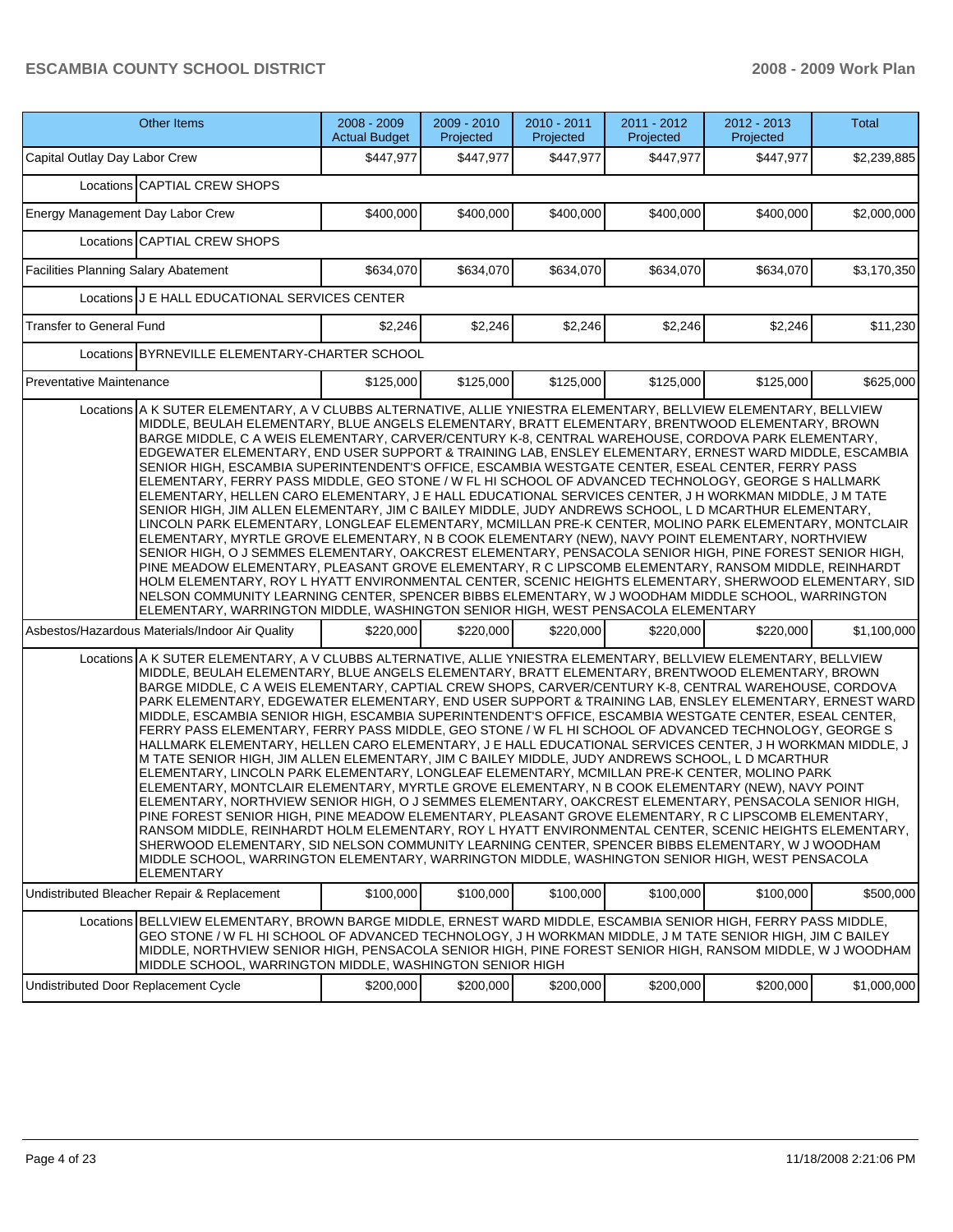| Locations A K SUTER ELEMENTARY, A V CLUBBS ALTERNATIVE, ALLIE YNIESTRA ELEMENTARY, BELLVIEW ELEMENTARY, BELLVIEW<br>MIDDLE, BEULAH ELEMENTARY, BLUE ANGELS ELEMENTARY, BRATT ELEMENTARY, BRENTWOOD ELEMENTARY, BROWN<br>BARGE MIDDLE, C A WEIS ELEMENTARY, CARVER/CENTURY K-8, CENTRAL WAREHOUSE, CORDOVA PARK ELEMENTARY,<br>EDGEWATER ELEMENTARY, END USER SUPPORT & TRAINING LAB, ENSLEY ELEMENTARY, ERNEST WARD MIDDLE, ESCAMBIA<br>SENIOR HIGH, ESCAMBIA SUPERINTENDENT'S OFFICE, ESCAMBIA WESTGATE CENTER, ESEAL CENTER, FERRY PASS<br>ELEMENTARY, FERRY PASS MIDDLE, GEO STONE / W FL HI SCHOOL OF ADVANCED TECHNOLOGY, GEORGE S HALLMARK<br>ELEMENTARY, HELLEN CARO ELEMENTARY, J E HALL EDUCATIONAL SERVICES CENTER, J H WORKMAN MIDDLE, J M TATE<br>SENIOR HIGH, JIM ALLEN ELEMENTARY, JIM C BAILEY MIDDLE, JUDY ANDREWS SCHOOL, L D MCARTHUR ELEMENTARY,<br>LINCOLN PARK ELEMENTARY, LONGLEAF ELEMENTARY, MCMILLAN PRE-K CENTER, MOLINO PARK ELEMENTARY, MONTCLAIR<br>ELEMENTARY, MYRTLE GROVE ELEMENTARY, N B COOK ELEMENTARY (NEW), NAVY POINT ELEMENTARY, NORTHVIEW<br>SENIOR HIGH, O J SEMMES ELEMENTARY, OAKCREST ELEMENTARY, PENSACOLA SENIOR HIGH, PINE FOREST SENIOR HIGH,<br>PINE MEADOW ELEMENTARY. PLEASANT GROVE ELEMENTARY. R C LIPSCOMB ELEMENTARY. RANSOM MIDDLE. REINHARDT<br>HOLM ELEMENTARY, ROY L HYATT ENVIRONMENTAL CENTER, SCENIC HEIGHTS ELEMENTARY, SHERWOOD ELEMENTARY, SID<br>NELSON COMMUNITY LEARNING CENTER, SPENCER BIBBS ELEMENTARY, W J WOODHAM MIDDLE SCHOOL, WARRINGTON<br>ELEMENTARY, WARRINGTON MIDDLE, WASHINGTON SENIOR HIGH, WEST PENSACOLA ELEMENTARY |             |             |             |             |             |              |
|----------------------------------------------------------------------------------------------------------------------------------------------------------------------------------------------------------------------------------------------------------------------------------------------------------------------------------------------------------------------------------------------------------------------------------------------------------------------------------------------------------------------------------------------------------------------------------------------------------------------------------------------------------------------------------------------------------------------------------------------------------------------------------------------------------------------------------------------------------------------------------------------------------------------------------------------------------------------------------------------------------------------------------------------------------------------------------------------------------------------------------------------------------------------------------------------------------------------------------------------------------------------------------------------------------------------------------------------------------------------------------------------------------------------------------------------------------------------------------------------------------------------------------------------------------------------------------------------------------|-------------|-------------|-------------|-------------|-------------|--------------|
| Undistributed Track & Tennis Court Renov &<br>Replacement                                                                                                                                                                                                                                                                                                                                                                                                                                                                                                                                                                                                                                                                                                                                                                                                                                                                                                                                                                                                                                                                                                                                                                                                                                                                                                                                                                                                                                                                                                                                                | \$150,000   | \$150,000   | \$150,000   | \$150,000   | \$150,000   | \$750,000    |
| Locations BELLVIEW MIDDLE, BROWN BARGE MIDDLE, ERNEST WARD MIDDLE, ESCAMBIA SENIOR HIGH, FERRY PASS MIDDLE, GEO<br>STONE / W FL HI SCHOOL OF ADVANCED TECHNOLOGY, J H WORKMAN MIDDLE, J M TATE SENIOR HIGH, JIM C BAILEY MIDDLE,<br>NORTHVIEW SENIOR HIGH, PENSACOLA SENIOR HIGH, PINE FOREST SENIOR HIGH, RANSOM MIDDLE, W J WOODHAM MIDDLE<br>SCHOOL, WARRINGTON ELEMENTARY, WARRINGTON MIDDLE, WASHINGTON SENIOR HIGH                                                                                                                                                                                                                                                                                                                                                                                                                                                                                                                                                                                                                                                                                                                                                                                                                                                                                                                                                                                                                                                                                                                                                                                 |             |             |             |             |             |              |
| Portable Classroom Relocation, Set-up & Utilities                                                                                                                                                                                                                                                                                                                                                                                                                                                                                                                                                                                                                                                                                                                                                                                                                                                                                                                                                                                                                                                                                                                                                                                                                                                                                                                                                                                                                                                                                                                                                        | \$200,000   | \$200,000   | \$200,000   | \$200,000   | \$200,000   | \$1,000,000  |
| Locations   A K SUTER ELEMENTARY, A V CLUBBS ALTERNATIVE, ALLIE YNIESTRA ELEMENTARY, BELLVIEW ELEMENTARY, BELLVIEW<br>MIDDLE, BEULAH ELEMENTARY, BLUE ANGELS ELEMENTARY, BRATT ELEMENTARY, BRENTWOOD ELEMENTARY, BROWN<br>BARGE MIDDLE, C A WEIS ELEMENTARY, CARVER/CENTURY K-8, CORDOVA PARK ELEMENTARY, EDGEWATER ELEMENTARY,<br>ENSLEY ELEMENTARY, ERNEST WARD MIDDLE, ESCAMBIA SENIOR HIGH, ESCAMBIA WESTGATE CENTER, ESEAL CENTER,<br>FERRY PASS ELEMENTARY, FERRY PASS MIDDLE, GEO STONE / W FL HI SCHOOL OF ADVANCED TECHNOLOGY, GEORGE S<br>HALLMARK ELEMENTARY, HELLEN CARO ELEMENTARY, J H WORKMAN MIDDLE, J M TATE SENIOR HIGH, JIM ALLEN<br>ELEMENTARY, JIM C BAILEY MIDDLE, JUDY ANDREWS SCHOOL, L D MCARTHUR ELEMENTARY, LINCOLN PARK ELEMENTARY,<br>LONGLEAF ELEMENTARY, MCMILLAN PRE-K CENTER, MOLINO PARK ELEMENTARY, MONTCLAIR ELEMENTARY, MYRTLE<br>GROVE ELEMENTARY, N B COOK ELEMENTARY (NEW), NAVY POINT ELEMENTARY, NORTHVIEW SENIOR HIGH, O J SEMMES<br>ELEMENTARY, OAKCREST ELEMENTARY, PENSACOLA SENIOR HIGH, PINE FOREST SENIOR HIGH, PINE MEADOW<br>ELEMENTARY, PLEASANT GROVE ELEMENTARY, R C LIPSCOMB ELEMENTARY, RANSOM MIDDLE, REINHARDT HOLM<br>ELEMENTARY, ROY L HYATT ENVIRONMENTAL CENTER, SCENIC HEIGHTS ELEMENTARY, SHERWOOD ELEMENTARY, SID<br>NELSON COMMUNITY LEARNING CENTER, SPENCER BIBBS ELEMENTARY, W J WOODHAM MIDDLE SCHOOL, WARRINGTON<br>ELEMENTARY, WARRINGTON MIDDLE, WASHINGTON SENIOR HIGH, WEST PENSACOLA ELEMENTARY                                                                                                                              |             |             |             |             |             |              |
| Portable Classroom Renovations                                                                                                                                                                                                                                                                                                                                                                                                                                                                                                                                                                                                                                                                                                                                                                                                                                                                                                                                                                                                                                                                                                                                                                                                                                                                                                                                                                                                                                                                                                                                                                           | \$100,000   | \$100,000   | \$100,000   | \$100,000   | \$100,000   | \$500,000    |
| Locations A K SUTER ELEMENTARY, A V CLUBBS ALTERNATIVE, ALLIE YNIESTRA ELEMENTARY, BELLVIEW ELEMENTARY, BELLVIEW<br>MIDDLE, BEULAH ELEMENTARY, BLUE ANGELS ELEMENTARY, BRATT ELEMENTARY, BRENTWOOD ELEMENTARY, BROWN<br>BARGE MIDDLE, C A WEIS ELEMENTARY, CARVER/CENTURY K-8, CORDOVA PARK ELEMENTARY, EDGEWATER ELEMENTARY,<br>ENSLEY ELEMENTARY, ERNEST WARD MIDDLE, ESCAMBIA SENIOR HIGH, ESCAMBIA WESTGATE CENTER, ESEAL CENTER,<br>FERRY PASS ELEMENTARY, FERRY PASS MIDDLE, GEO STONE / W FL HI SCHOOL OF ADVANCED TECHNOLOGY, GEORGE S<br>HALLMARK ELEMENTARY, HELLEN CARO ELEMENTARY, J H WORKMAN MIDDLE, J M TATE SENIOR HIGH, JIM ALLEN<br>ELEMENTARY, JIM C BAILEY MIDDLE, JUDY ANDREWS SCHOOL, L D MCARTHUR ELEMENTARY, LINCOLN PARK ELEMENTARY,<br>LONGLEAF ELEMENTARY, MCMILLAN PRE-K CENTER, MOLINO PARK ELEMENTARY, MONTCLAIR ELEMENTARY, MYRTLE<br>GROVE ELEMENTARY, N B COOK ELEMENTARY (NEW), NAVY POINT ELEMENTARY, NORTHVIEW SENIOR HIGH, O J SEMMES<br>ELEMENTARY, OAKCREST ELEMENTARY, PENSACOLA SENIOR HIGH, PINE FOREST SENIOR HIGH, PINE MEADOW<br>ELEMENTARY, PLEASANT GROVE ELEMENTARY, R C LIPSCOMB ELEMENTARY, RANSOM MIDDLE, REINHARDT HOLM<br>ELEMENTARY, ROY L HYATT ENVIRONMENTAL CENTER, SCENIC HEIGHTS ELEMENTARY, SHERWOOD ELEMENTARY, SID<br>NELSON COMMUNITY LEARNING CENTER, SPENCER BIBBS ELEMENTARY, W J WOODHAM MIDDLE SCHOOL, WARRINGTON<br>ELEMENTARY, WARRINGTON MIDDLE, WASHINGTON SENIOR HIGH, WEST PENSACOLA ELEMENTARY                                                                                                                                |             |             |             |             |             |              |
| Total:                                                                                                                                                                                                                                                                                                                                                                                                                                                                                                                                                                                                                                                                                                                                                                                                                                                                                                                                                                                                                                                                                                                                                                                                                                                                                                                                                                                                                                                                                                                                                                                                   | \$3,844,984 | \$4,307,562 | \$5,243,068 | \$5,043,007 | \$5,030,790 | \$23,469,411 |

#### **Local Two Mill Expenditure For Maintenance, Repair and Renovation**

Anticipated expenditures expected from local funding sources over the years covered by the current work plan.

| Item                                    | $2008 - 2009$<br><b>Actual Budget</b> | $2009 - 2010$<br>Projected | $2010 - 2011$<br>Projected | 2011 - 2012<br>Projected | $2012 - 2013$<br>Projected | Total       |
|-----------------------------------------|---------------------------------------|----------------------------|----------------------------|--------------------------|----------------------------|-------------|
| Remaining Maint and Repair from 2 Mills | \$1,542,709                           | \$1,542,709                | \$1,542,709                | \$1,542,709              | \$1.542.709                | \$7,713,545 |
| Maintenance/Repair Salaries             | \$0                                   | \$0                        | \$0 <sub>1</sub>           | \$0                      | \$0                        | \$0         |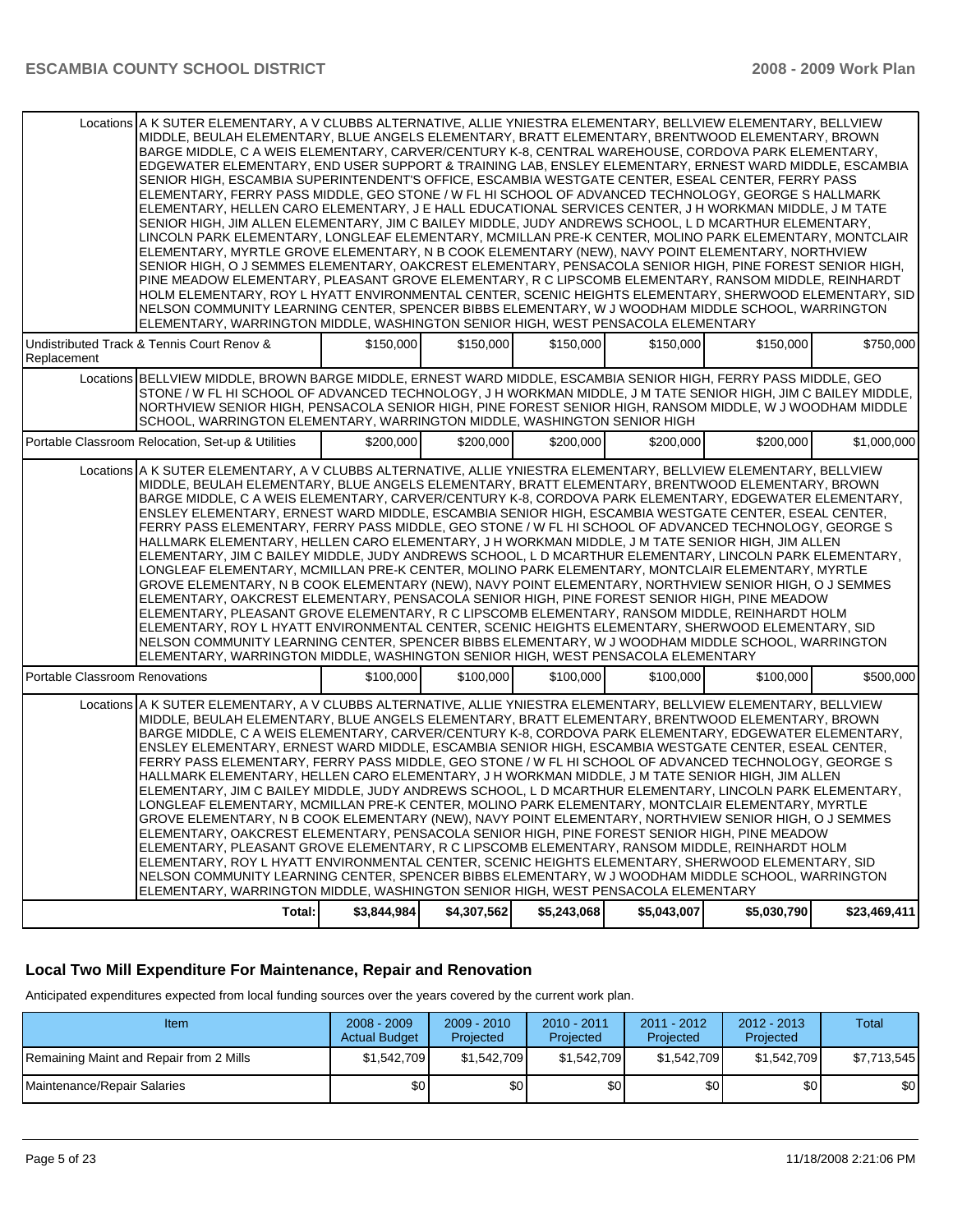| School Bus Purchases                  | \$3,654,482  | \$3,758,574  | \$3,800,000  | \$4,225,861  | \$5,230,717  | \$20,669,634  |
|---------------------------------------|--------------|--------------|--------------|--------------|--------------|---------------|
| Other Vehicle Purchases               | \$0          | \$0          | \$0          | \$0          | \$0          | \$0           |
| Capital Outlay Equipment              | \$5,088,895  | \$5,859,812  | \$6,095,825  | \$6,204,610  | \$6,972,168  | \$30,221,310  |
| <b>Rent/Lease Payments</b>            | \$0          | \$0          | \$0          | \$0          | \$0          | \$0           |
| <b>COP Debt Service</b>               | \$5,000,000  | \$5,000,000  | \$5,000,000  | \$5,000,000  | \$5,000,000  | \$25,000,000  |
| Rent/Lease Relocatables               | \$0          | \$0          | \$0          | \$0          | \$0          | \$0           |
| <b>Environmental Problems</b>         | \$0          | \$0          | \$0          | \$0          | \$0          | \$0           |
| s.1011.14 Debt Service                | \$0          | \$0          | \$0          | \$0          | \$0          | \$0           |
| <b>Special Facilities Account</b>     | \$0          | \$0          | \$0          | \$0          | \$0          | \$0           |
| Reserve for Beach Taxes               | \$1,429,166  | \$1,429,166  | \$1,429,166  | \$1,429,166  | \$1,429,166  | \$7,145,830   |
| Reserve for Major Self Insured Losses | \$460,892    | \$1,000,000  | \$1,000,000  | \$1,000,000  | \$1,000,000  | \$4,460,892   |
| <b>Property Insurance</b>             | \$2,600,000  | \$2,600,000  | \$2,600,000  | \$2,600,000  | \$2,600,000  | \$13,000,000  |
| Maintenance Transfer                  | \$6,553,707  | \$6,553,707  | \$6,553,707  | \$6,553,707  | \$6,553,707  | \$32,768,535  |
| Remodeling                            | \$17,600     | \$0          | \$0          | \$0          | \$0          | \$17,600      |
| <b>Local Expenditure Totals:</b>      | \$26,347,451 | \$27,743,968 | \$28,021,407 | \$28,556,053 | \$30,328,467 | \$140,997,346 |

# **Revenue**

#### **2 Mill Revenue Source**

Schedule of Estimated Capital Outlay Revenue from each currently approved source which is estimated to be available for expenditures on the projects included in the tentative district facilities work program. All amounts are NET after considering carryover balances, interest earned, new COP's, 1011.14 and 1011.15 loans, etc. Districts cannot use 2-Mill funds for salaries except for those explicitly associated with maintenance/repair projects. (1011.71 (5), F.S.)

| Item                                                                              | Fund | $2008 - 2009$<br><b>Actual Value</b> | $2009 - 2010$<br>Projected | $2010 - 2011$<br>Projected | $2011 - 2012$<br>Projected | $2012 - 2013$<br>Projected | Total            |
|-----------------------------------------------------------------------------------|------|--------------------------------------|----------------------------|----------------------------|----------------------------|----------------------------|------------------|
| $(1)$ Non-exempt property<br>lassessed valuation                                  |      | \$16,528,095,883                     | \$16,688,100,831           | \$16,854,981,839           | \$17,176,573,532           | \$18,242,686,964           | \$85,490,439,049 |
| $(2)$ The Millege projected for<br>discretionary capital outlay per<br>ls.1011.71 |      | 1.69                                 | 1.75                       | 1.75                       | 1.75                       | 1.75                       |                  |
| (3) Full value of the 2-Mill<br>discretionary capital outlay per<br>ls.1011.71    |      | \$27,477,959                         | \$27,743,968               | \$28,021,407               | \$28,556,053               | \$30,328,467               | \$142,127,854    |
| (4) Value of the portion of the 2-<br>Mills ACTUALLY levied                       | 370  | \$26,473,051                         | \$27,743,968               | \$28,021,407               | \$28,556,053               | \$30,328,467               | \$141,122,946    |
| $(5)$ Difference of lines (3) and (4)                                             |      | \$1,004,908                          | \$0 <sub>1</sub>           | \$0                        | \$0                        | \$0                        | \$1,004,908      |

# **PECO Revenue Source**

The figure in the row designated "PECO Maintenance" will be subtracted from funds available for new construction because PECO maintenance dollars cannot be used for new construction.

| Item                   | <b>Fund</b> | $2008 - 2009$<br><b>Actual Budget</b> | $2009 - 2010$<br>Projected | 2010 - 2011<br>Projected | $2011 - 2012$<br>Projected | $2012 - 2013$<br>Projected | Total       |
|------------------------|-------------|---------------------------------------|----------------------------|--------------------------|----------------------------|----------------------------|-------------|
| IPECO New Construction | 340 I       | \$961,771                             | \$0 <sub>1</sub>           | \$216.718                | \$662,543                  | \$264,844                  | \$2,105,876 |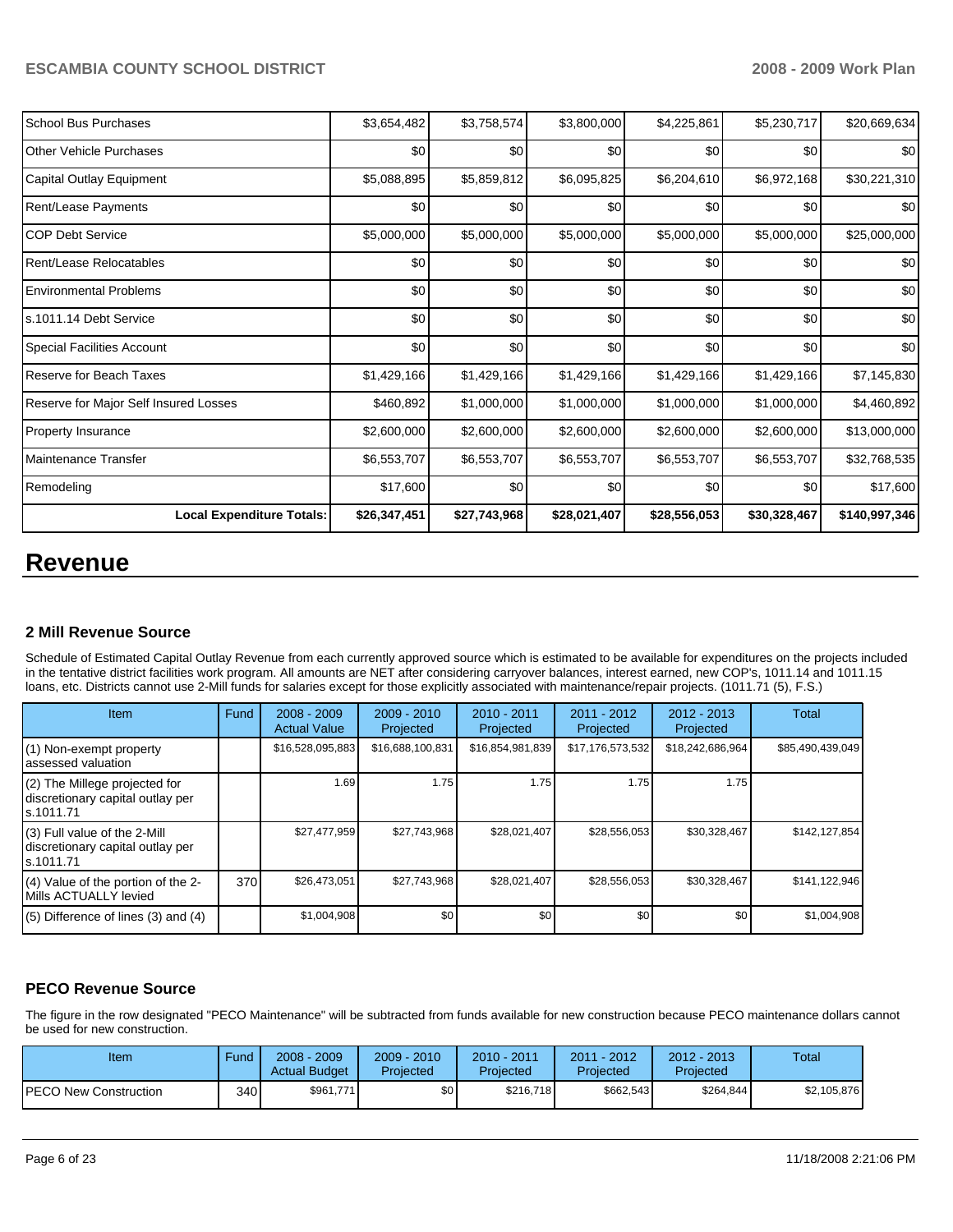| IPECO Maintenance Expenditures | \$2.302.275 | \$2,764,853 | \$3.700.359 | \$3,500,298 | \$3,488,081 | \$15.755.866 |
|--------------------------------|-------------|-------------|-------------|-------------|-------------|--------------|
|                                | \$3,264,046 | \$2,764,853 | \$3,917,077 | \$4.162.841 | \$3,752,925 | \$17.861.742 |

#### **CO & DS Revenue Source**

Revenue from Capital Outlay and Debt Service funds.

| Item                                               | Fund | $2008 - 2009$<br><b>Actual Budget</b> | $2009 - 2010$<br>Projected | $2010 - 2011$<br>Projected | $2011 - 2012$<br>Projected | $2012 - 2013$<br>Projected | Total       |
|----------------------------------------------------|------|---------------------------------------|----------------------------|----------------------------|----------------------------|----------------------------|-------------|
| ICO & DS Cash Flow-through<br><b>I</b> Distributed | 360  | \$321.738                             | \$321,738                  | \$321,738                  | \$321.738                  | \$321.738                  | \$1,608,690 |
| ICO & DS Interest on<br>Undistributed CO           | 360  | \$37.165                              | \$37,165                   | \$37.165                   | \$37.165                   | \$37.165                   | \$185.825   |
|                                                    |      | \$358,903                             | \$358,903                  | \$358,903                  | \$358,903                  | \$358,903                  | \$1,794,515 |

#### **Fair Share Revenue Source**

All legally binding commitments for proportionate fair-share mitigation for impacts on public school facilities must be included in the 5-year district work program. Nothing reported for this section.

#### **Sales Surtax Referendum**

Specific information about any referendum for a 1-cent or ½-cent surtax referendum during the previous year.

**Did the school district hold a surtax referendum during the past fiscal year 2007 - 2008?** No

#### **Additional Revenue Source**

Any additional revenue sources

| Item                                                                                            | $2008 - 2009$<br><b>Actual Value</b> | $2009 - 2010$<br>Projected | $2010 - 2011$<br>Projected | 2011 - 2012<br>Projected | $2012 - 2013$<br>Projected | Total            |
|-------------------------------------------------------------------------------------------------|--------------------------------------|----------------------------|----------------------------|--------------------------|----------------------------|------------------|
| Proceeds from a s.1011.14/15 F.S. Loans                                                         | \$0                                  | \$0                        | \$0                        | \$0                      | \$0                        | \$0              |
| District Bonds - Voted local bond<br>referendum proceeds per s.9, Art VII<br>State Constitution | \$0                                  | \$0                        | \$0                        | \$0                      | \$0                        | \$0              |
| Proceeds from Special Act Bonds                                                                 | \$0                                  | \$0                        | \$0                        | \$0                      | \$0                        | \$0 <sub>1</sub> |
| Estimated Revenue from CO & DS Bond<br>l Sale                                                   | \$0                                  | \$0                        | \$0                        | \$0                      | \$0                        | \$0 <sub>1</sub> |
| Proceeds from Voted Capital<br>Improvements millage                                             | \$0                                  | \$0                        | \$0                        | \$0                      | \$0                        | \$0              |
| Other Revenue for Other Capital Projects                                                        | \$0                                  | \$0                        | \$0                        | \$0                      | \$0                        | \$0              |
| Proceeds from 1/2 cent sales surtax<br>authorized by school board                               | \$20,000,000                         | \$20,000,000               | \$20,000,000               | \$20,000,000             | \$20,000,000               | \$100,000,000    |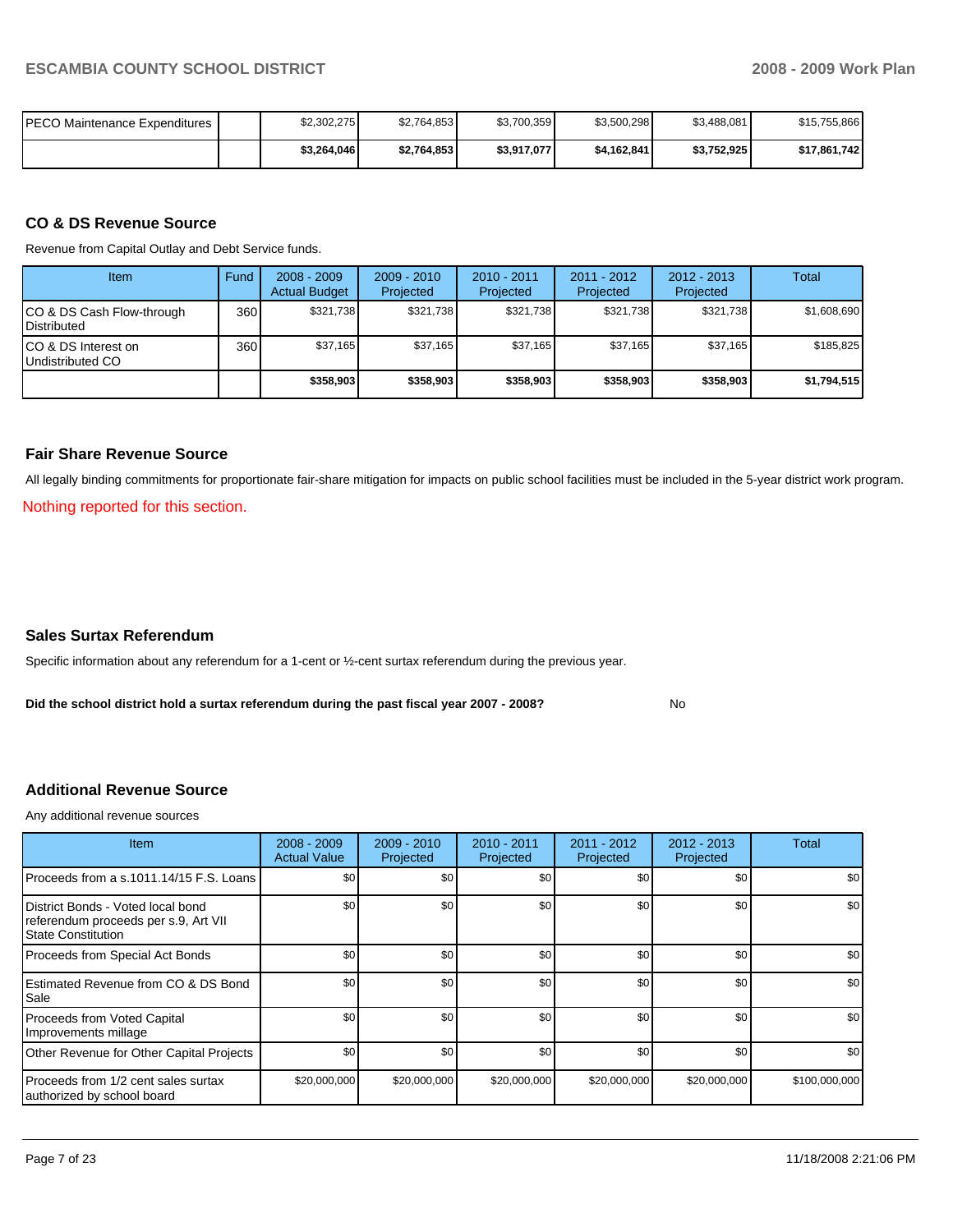| Proceeds from local governmental<br>infrastructure sales surtax                     | \$0           | \$0          | \$0          | \$0          | \$0          | \$0           |
|-------------------------------------------------------------------------------------|---------------|--------------|--------------|--------------|--------------|---------------|
| Proceeds from Certificates of<br>Participation (COP's) Sale                         | \$0           | \$0          | \$0          | \$0          | \$0          | \$0           |
| Classrooms First Bond proceeds amount<br>authorized in FY 1997-98                   | \$0           | \$0          | \$0          | \$0          | \$0          | \$0           |
| Classrooms for Kids                                                                 | \$0           | \$0          | \$0          | \$0          | \$0          | \$0           |
| <b>District Equity Recognition</b>                                                  | \$0           | \$0          | \$0          | \$0          | \$0          | \$0           |
| <b>Federal Grants</b>                                                               | \$0           | \$0          | \$0          | \$0          | \$0          | \$0           |
| Proportionate share mitigation (actual<br>cash revenue only, not in kind donations) | \$0           | \$0          | \$0          | \$0          | \$0          | \$0           |
| Impact fees received                                                                | \$0           | \$0          | \$0          | \$0          | \$0          | \$0           |
| Private donations                                                                   | \$0           | \$0          | \$0          | \$0          | \$0          | \$0           |
| Grants from local governments or not-for-<br>profit organizations                   | \$0           | \$0          | \$0          | \$0          | \$0          | \$0           |
| Interest, Including Profit On Investment                                            | \$0           | \$0          | \$0          | \$0          | \$0          | \$0           |
| Revenue from Bonds pledging proceeds<br>from 1 cent or 1/2 cent Sales Surtax        | \$0           | \$0          | \$0          | \$0          | \$0          | \$0           |
| <b>Fund Balance Carried Forward</b>                                                 | \$33,971,237  | \$0          | \$0          | \$0          | \$0          | \$33,971,237  |
| Obligated Fund Balance Carried Forward                                              | \$0           | \$0          | \$0          | \$0          | \$0          | \$0           |
| <b>Special Facilities Account</b>                                                   | \$0           | \$0          | \$0          | \$0          | \$0          | \$0           |
| One Cent - 1/2 Cent Sales Surtax Debt<br>Service                                    | \$0           | \$0          | \$0          | \$0          | \$0          | \$0           |
| Carryover 2007-08                                                                   | \$78,562,455  | \$0          | \$0          | \$0          | \$0          | \$78,562,455  |
| <b>Charter School Capital Outlay</b>                                                | \$584,515     | \$0          | \$0          | \$0          | \$0          | \$584,515     |
| <b>Subtotal</b>                                                                     | \$133,118,207 | \$20,000,000 | \$20,000,000 | \$20,000,000 | \$20,000,000 | \$213,118,207 |

# **Total Revenue Summary**

| <b>Item Name</b>                                              | $2008 - 2009$<br><b>Budget</b> | $2009 - 2010$<br>Projected | 2010 - 2011<br>Projected | 2011 - 2012<br>Projected | 2012 - 2013<br>Projected | <b>Five Year Total</b> |
|---------------------------------------------------------------|--------------------------------|----------------------------|--------------------------|--------------------------|--------------------------|------------------------|
| Local Two Mill Discretionary Capital<br><b>Outlay Revenue</b> | \$26,473,051                   | \$27,743,968               | \$28,021,407             | \$28,556,053             | \$30,328,467             | \$141,122,946          |
| IPECO and 2 Mill Maint and Other 2 Mill<br>Expenditures       | (\$26,347,451)                 | (\$27,743,968)             | (\$28,021,407)           | (\$28,556,053)           | (\$30,328,467)           | (\$140,997,346)        |
| IPECO Maintenance Revenue                                     | \$2,302,275                    | \$2,764,853                | \$3,700,359              | \$3,500,298              | \$3,488,081              | \$15,755,866           |
| <b>Available 2 Mill for New Construction</b>                  | \$125,600                      | \$0                        | \$0                      | \$0                      | \$0                      | \$125,600              |
|                                                               |                                |                            |                          |                          |                          |                        |
| <b>Item Name</b>                                              | $2008 - 2009$<br><b>Budget</b> | $2009 - 2010$<br>Projected | 2010 - 2011<br>Projected | 2011 - 2012<br>Projected | 2012 - 2013<br>Projected | <b>Five Year Total</b> |
| CO & DS Revenue                                               | \$358,903                      | \$358,903                  | \$358,903                | \$358,903                | \$358,903                | \$1,794,515            |
| <b>PECO New Construction Revenue</b>                          | \$961,771                      | \$0                        | \$216,718                | \$662,543                | \$264,844                | \$2,105,876            |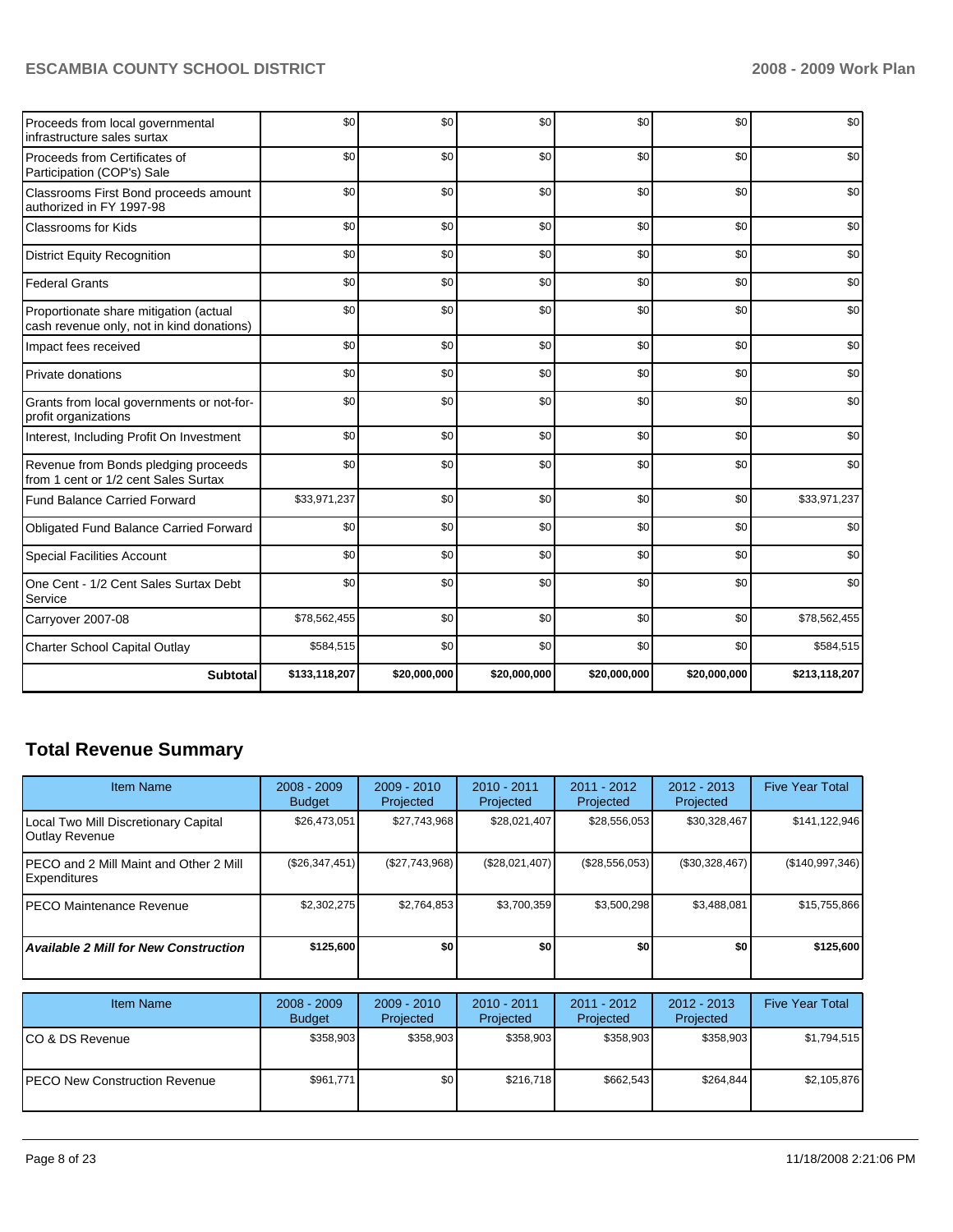| <b>IOther/Additional Revenue</b> | \$133,118,207 | \$20,000,000 | \$20,000,000 | \$20,000,000 | \$20,000,000 | \$213,118,207 |
|----------------------------------|---------------|--------------|--------------|--------------|--------------|---------------|
|                                  |               |              |              |              |              |               |
| <b>Total Additional Revenuel</b> | \$134,438,881 | \$20,358,903 | \$20,575,621 | \$21,021,446 | \$20,623,747 | \$217,018,598 |
| <b>Total Available Revenue</b>   | \$134,564,481 | \$20,358,903 | \$20,575,621 | \$21,021,446 | \$20,623,747 | \$217,144,198 |

# **Project Schedules**

# **Capacity Project Schedules**

A schedule of capital outlay projects necessary to ensure the availability of satisfactory classrooms for the projected student enrollment in K-12 programs.

| <b>Project Description</b>                                             | Location                             |                          | 2008 - 2009  | 2009 - 2010  | 2010 - 2011  | 2011 - 2012 | 2012 - 2013 | <b>Total</b>     | Funded |
|------------------------------------------------------------------------|--------------------------------------|--------------------------|--------------|--------------|--------------|-------------|-------------|------------------|--------|
| New Elementary<br>School "A"<br>75 N. Pace Blvd.<br>Pensacola, Florida | Location not<br>specified            | Planned<br>Cost:         | \$10,000,000 | \$5,000,000  | \$0          | \$0         | \$0         | \$15,000,000 Yes |        |
|                                                                        |                                      | <b>Student Stations:</b> | 796          | $\mathbf 0$  | $\mathbf 0$  | $\mathbf 0$ | $\mathbf 0$ | 796              |        |
|                                                                        |                                      | Total Classrooms:        | 57           | 0            | $\mathbf 0$  | $\mathbf 0$ | $\mathbf 0$ | 57               |        |
|                                                                        |                                      | Gross Sq Ft:             | 118,063      | $\Omega$     | $\Omega$     | $\Omega$    | $\mathbf 0$ | 118,063          |        |
| New K-8 School<br>(Westside Area)                                      | Location not<br>specified            | Planned<br>Cost:         | \$5,000,000  | \$10,000,000 | \$15,000,000 | \$5,000,000 | \$0         | \$35,000,000 Yes |        |
|                                                                        |                                      | <b>Student Stations:</b> | 1,350        | $\mathbf 0$  | $\mathbf 0$  | $\mathbf 0$ | $\mathbf 0$ | 1,350            |        |
|                                                                        |                                      | Total Classrooms:        | 63           | 0            | $\mathbf 0$  | $\mathbf 0$ | $\mathbf 0$ | 63               |        |
|                                                                        |                                      | Gross Sq Ft:             | 226,207      | $\mathbf 0$  | $\mathbf 0$  | $\mathbf 0$ | $\mathbf 0$ | 226,207          |        |
| 10 classroom<br>addition                                               | <b>RANSOM MIDDLE</b>                 | Planned<br>Cost:         | \$3,000,000  | \$0          | \$0          | \$0         | \$0         | \$3,000,000 Yes  |        |
|                                                                        |                                      | <b>Student Stations:</b> | 220          | $\pmb{0}$    | $\mathsf 0$  | $\Omega$    | $\mathsf 0$ | 220              |        |
|                                                                        |                                      | Total Classrooms:        | 10           | 0            | $\mathbf 0$  | $\Omega$    | $\mathbf 0$ | 10               |        |
|                                                                        |                                      | Gross Sq Ft:             | 15,223       | $\mathbf 0$  | $\mathbf 0$  | $\mathbf 0$ | $\mathbf 0$ | 15,223           |        |
| 12 classroom<br>addition                                               | <b>BELLVIEW</b><br><b>ELEMENTARY</b> | Planned<br>Cost:         | \$0          | \$2,000,000  | \$1,000,000  | \$500,000   | \$0         | \$3,500,000 Yes  |        |
|                                                                        |                                      | <b>Student Stations:</b> | $\mathbf 0$  | 240          | $\mathbf 0$  | $\mathbf 0$ | $\mathbf 0$ | 240              |        |
|                                                                        |                                      | Total Classrooms:        | $\pmb{0}$    | 12           | $\mathbf 0$  | $\mathbf 0$ | $\mathbf 0$ | 12               |        |
|                                                                        |                                      | Gross Sq Ft:             | $\mathbf 0$  | 17,930       | $\mathbf 0$  | $\mathbf 0$ | $\mathbf 0$ | 17,930           |        |
| 10 classoom addition                                                   | J H WORKMAN<br><b>MIDDLE</b>         | Planned<br>Cost:         | \$0          | \$500,000    | \$2,000,000  | \$500,000   | \$0         | \$3,000,000 Yes  |        |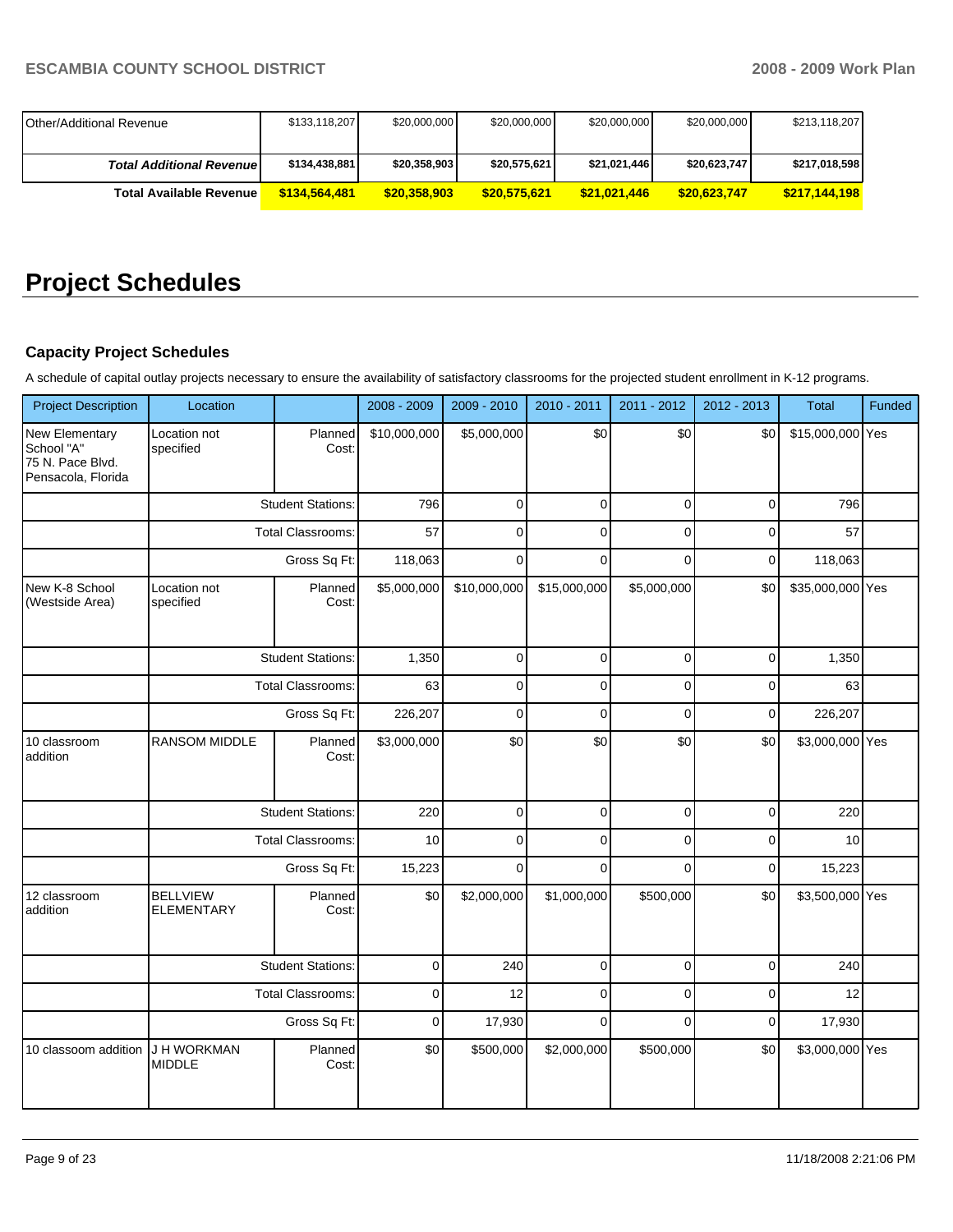|                                                  |                                   | <b>Student Stations:</b> | $\pmb{0}$               | 220          | 0            | 0           | 0           | 220             |  |
|--------------------------------------------------|-----------------------------------|--------------------------|-------------------------|--------------|--------------|-------------|-------------|-----------------|--|
|                                                  |                                   | <b>Total Classrooms:</b> | 0                       | 10           | 0            | 0           | 0           | 10              |  |
|                                                  |                                   | Gross Sq Ft:             | $\mathbf 0$             | 15,223       | $\Omega$     | $\Omega$    | $\mathbf 0$ | 15,223          |  |
| 10 classroom<br>addition                         | L D MCARTHUR<br><b>ELEMENTARY</b> | Planned<br>Cost:         | \$0                     | \$500,000    | \$2,000,000  | \$500,000   | \$0         | \$3,000,000 Yes |  |
|                                                  |                                   | <b>Student Stations:</b> | $\mathbf 0$             | 200          | $\mathbf 0$  | $\mathbf 0$ | $\mathbf 0$ | 200             |  |
|                                                  |                                   | <b>Total Classrooms:</b> | $\mathbf 0$             | 10           | $\mathbf 0$  | $\mathbf 0$ | $\mathbf 0$ | 10              |  |
|                                                  |                                   | Gross Sq Ft:             | $\mathbf 0$             | 14,943       | $\mathbf 0$  | $\mathbf 0$ | $\mathbf 0$ | 14,943          |  |
| Reserve for CSR<br>Amendment #9                  | Location not<br>specified         | Planned<br>Cost:         | \$500,000               | \$0          | \$0          | \$0         | \$0         | \$500,000 Yes   |  |
|                                                  |                                   | <b>Student Stations:</b> | $\pmb{0}$               | 0            | $\mathbf 0$  | 0           | 0           | 0               |  |
|                                                  |                                   | Total Classrooms:        | $\mathbf 0$             | 0            | 0            | $\Omega$    | $\Omega$    | $\Omega$        |  |
|                                                  |                                   | Gross Sq Ft:             | 2,000                   | 0            | $\mathbf 0$  | $\mathbf 0$ | 0           | 2,000           |  |
| 8 classroom addition                             | PINE MEADOW<br><b>ELEMENTARY</b>  | Planned<br>Cost:         | \$0                     | \$500,000    | \$0          | \$2,000,000 | \$0         | \$2,500,000 Yes |  |
|                                                  |                                   | <b>Student Stations:</b> | $\mathbf 0$             | 160          | $\mathbf 0$  | $\mathbf 0$ | $\mathbf 0$ | 160             |  |
|                                                  |                                   | <b>Total Classrooms:</b> | $\mathbf 0$             | 8            | 0            | $\mathbf 0$ | $\mathbf 0$ | 8               |  |
|                                                  |                                   | Gross Sq Ft:             | $\mathbf 0$             | 11,954       | $\mathbf 0$  | $\mathbf 0$ | $\mathbf 0$ | 11,954          |  |
| Portable Classroom<br>Purchases                  | Location not<br>specified         | Planned<br>Cost:         | \$125,600               | \$0          | \$0          | \$0         | \$0         | \$125,600 Yes   |  |
|                                                  |                                   | <b>Student Stations:</b> | 44                      | 0            | $\mathbf 0$  | $\mathbf 0$ | $\mathbf 0$ | 44              |  |
|                                                  |                                   | <b>Total Classrooms:</b> | $\overline{\mathbf{c}}$ | 0            | 0            | 0           | $\mathbf 0$ | $\overline{2}$  |  |
|                                                  |                                   | Gross Sq Ft:             | 1,800                   | 0            | $\Omega$     | $\Omega$    | $\Omega$    | 1,800           |  |
| Classrooms for Kids<br>Carryover (NOT 2<br>MILL) | Location not<br>specified         | Planned<br>Cost:         | \$8,231,202             | \$0          | \$0          | \$0         | \$0         | \$8,231,202 Yes |  |
|                                                  |                                   | <b>Student Stations:</b> | 412                     | 0            | 0            | 0           | 0           | 412             |  |
|                                                  |                                   | <b>Total Classrooms:</b> | 19                      | 0            | 0            | $\mathbf 0$ | $\mathbf 0$ | 19              |  |
|                                                  |                                   | Gross Sq Ft:             | 27,550                  | 0            | 0            | 0           | 0           | 27,550          |  |
|                                                  |                                   | <b>Planned Cost:</b>     | \$26,856,802            | \$18,500,000 | \$20,000,000 | \$8,500,000 | \$0         | \$73,856,802    |  |
|                                                  |                                   | <b>Student Stations:</b> | 2,822                   | 820          | 0            | 0           | $\bf{0}$    | 3,642           |  |
|                                                  |                                   | <b>Total Classrooms:</b> | 151                     | 40           | $\mathbf 0$  | $\mathbf 0$ | $\mathbf 0$ | 191             |  |

**Gross Sq Ft:** 390,843 60,050 0 0 0 450,893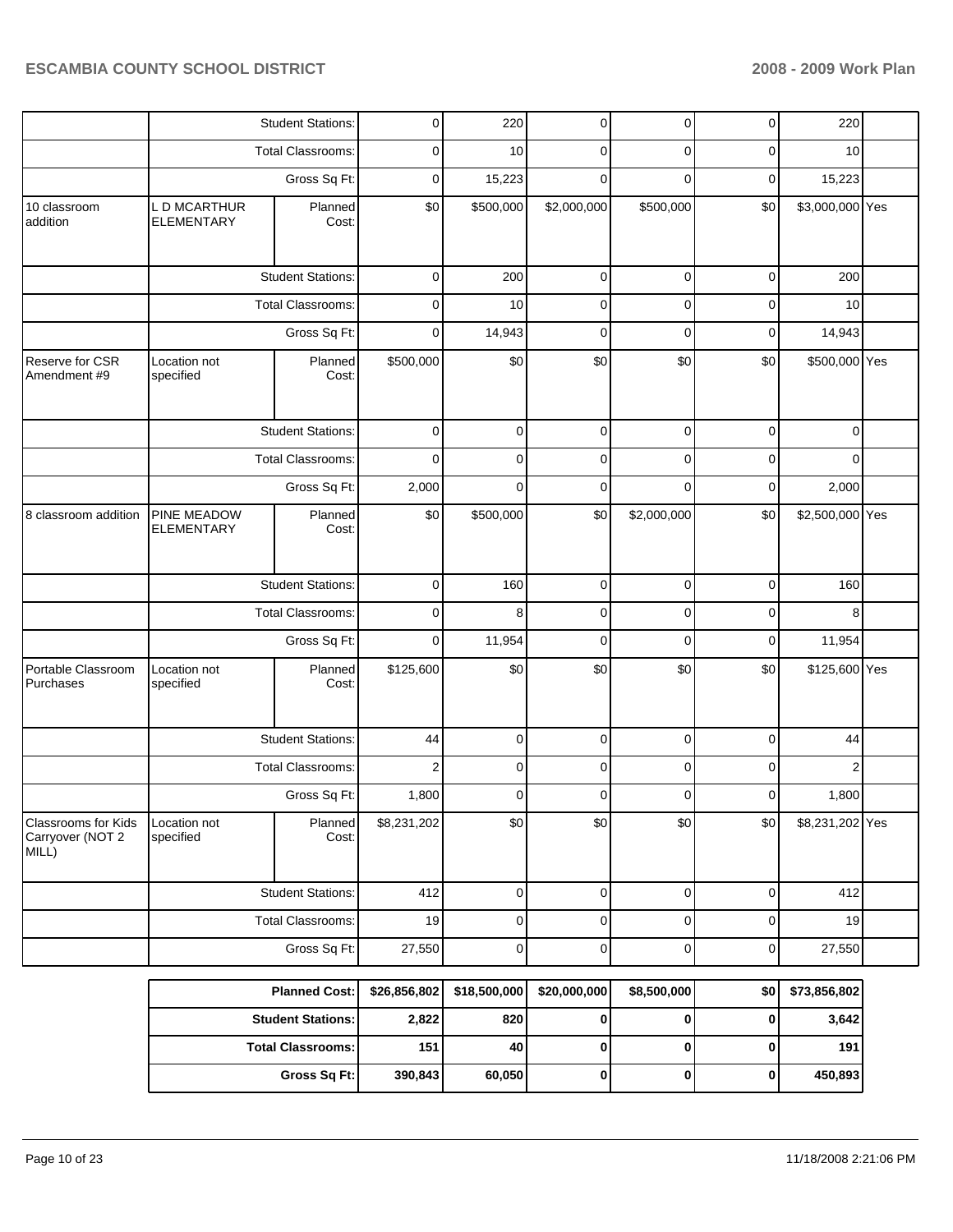#### **Other Project Schedules**

Major renovations, remodeling, and additions of capital outlay projects that do not add capacity to schools.

| <b>Project Description</b>                                                                    | Location                 | $2008 - 2009$<br><b>Actual Budget</b> | 2009 - 2010<br>Projected | 2010 - 2011<br>Projected | 2011 - 2012<br>Projected | $2012 - 2013$<br>Projected | <b>Total</b>               | <b>Funded</b> |
|-----------------------------------------------------------------------------------------------|--------------------------|---------------------------------------|--------------------------|--------------------------|--------------------------|----------------------------|----------------------------|---------------|
| District Wide Roofing Prgram                                                                  | Location not specified   | \$750,000                             | \$750,000                | \$0                      | \$750,000                | \$0                        | \$2,250,000 Yes            |               |
| District Wide Mech/Life Safety                                                                | Location not specified   | \$750,000                             | \$750,000                | \$0                      | \$750,000                | \$0                        | \$2,250,000 Yes            |               |
| Core Facilities PH I                                                                          | <b>WARRINGTON MIDDLE</b> | \$0                                   | \$0                      | \$0                      | \$1,500,000              | \$0                        | \$1,500,000 Yes            |               |
| <b>Half Cent Sales Surtax Projects</b><br>as listed in the Educational<br><b>Plant Survey</b> | Location not specified   | \$0                                   | \$0                      | \$0                      | \$8,500,000              | \$20,000,000               | \$28,500,000 Yes           |               |
| Safety to Life                                                                                | Location not specified   | \$658,903                             | \$358,903                | \$358,903                | \$358,903                | \$358,903                  | \$2,094,515 Yes            |               |
| <b>Upgrade Kitchen Systems</b>                                                                | Location not specified   | \$250,000                             | \$0                      | \$216,718                | \$250,000                | \$264,844                  | \$981,562 Yes              |               |
| <b>Undistributed Reserves for</b><br>Additional/Replacement of<br>Equipment                   | Location not specified   | \$411,771                             | \$0                      | \$0                      | \$412,543                | \$0                        | \$824,314 Yes              |               |
| CO & DS Bond Proceeds<br>Carryover                                                            | Location not specified   | \$1,864,241                           | \$0                      | \$0                      | \$0                      | \$0                        | \$1,864,241 Yes            |               |
| 2 Mill Carryover                                                                              | Location not specified   | \$17,061,740                          | \$0                      | \$0                      | \$0                      | \$0                        | \$17,061,740 Yes           |               |
| <b>Half Cent Sales Tax Carryover</b>                                                          | Location not specified   | \$78,769,334                          | \$0                      | \$0                      | \$0                      | \$0                        | \$78,769,334 Yes           |               |
| <b>LCIF Carryover</b>                                                                         | Location not specified   | \$27,803                              | \$0                      | \$0                      | \$0                      | \$0                        | \$27,803 Yes               |               |
| CO & DS Flow Through<br>Carryover                                                             | Location not specified   | \$1,157,544                           | \$0                      | \$0                      | \$0                      | \$0                        | \$1,157,544 Yes            |               |
| PECO Maintenance Carryover                                                                    | Location not specified   | \$2,873,875                           | \$0                      | \$0                      | \$0                      | \$0                        | \$2,873,875 Yes            |               |
| <b>PECO Construction Carryover</b>                                                            | Location not specified   | \$2,547,953                           | \$0                      | \$0                      | \$0                      | \$0                        | \$2,547,953 Yes            |               |
| <b>Charter School Capital Outlay</b>                                                          | Location not specified   | \$584,515                             | \$0                      | \$0                      | \$0                      | \$0                        | \$584,515 Yes              |               |
|                                                                                               |                          | \$107,707,679                         | \$1,858,903              | \$575,621                | \$12,521,446             |                            | \$20,623,747 \$143,287,396 |               |

#### **Additional Project Schedules**

Any projects that are not identified in the last approved educational plant survey.

Nothing reported for this section.

#### **Non Funded Growth Management Project Schedules**

Schedule indicating which projects, due to planned development, that CANNOT be funded from current revenues projected over the next five years.

Nothing reported for this section.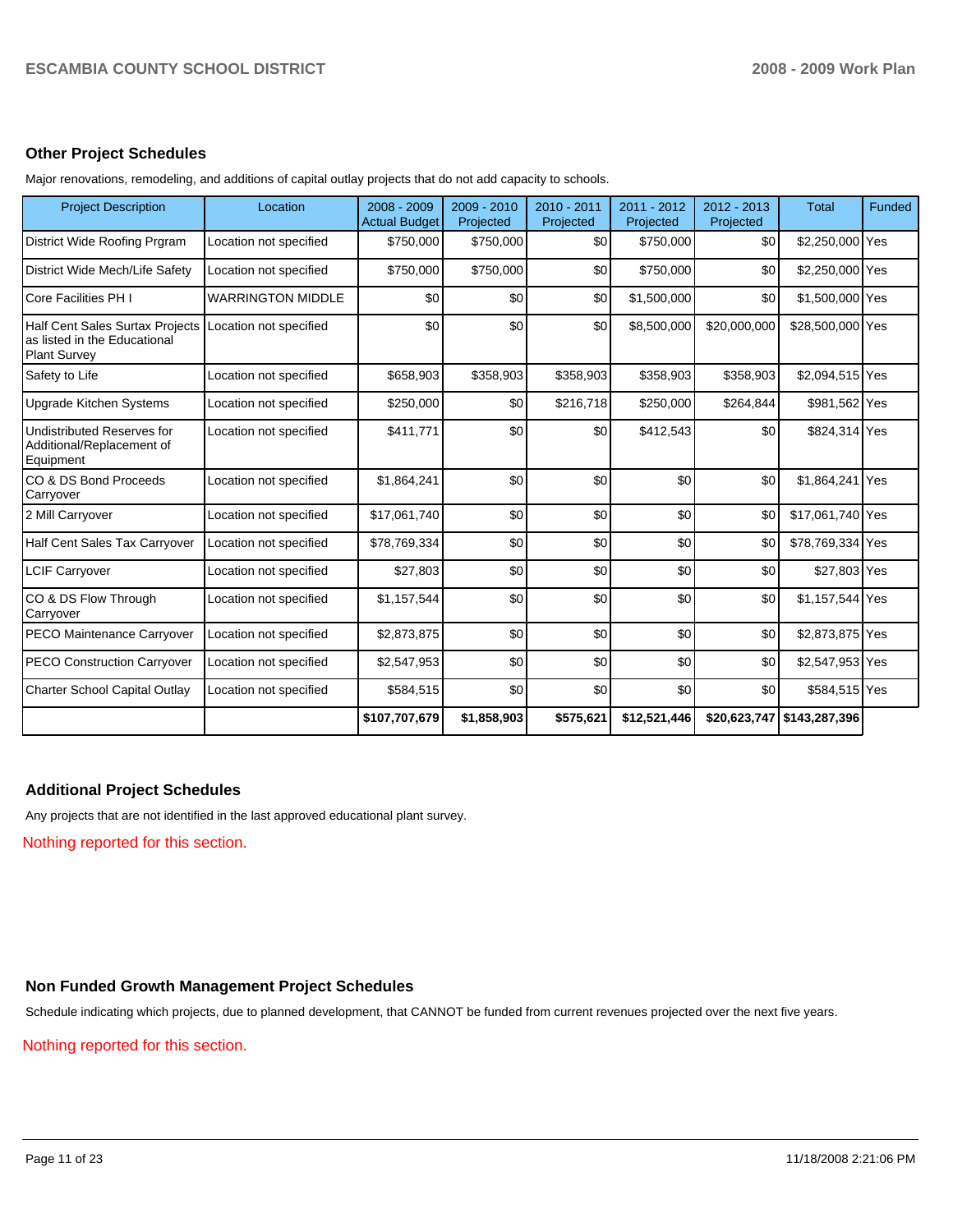# **Capacity Tracking**

| Location                                       | $2008 -$<br>2009 Satis.<br>Stu. Sta. | Actual<br>$2008 -$<br><b>2009 FISH</b><br>Capacity | Actual<br>$2007 -$<br>2008<br><b>COFTE</b> | # Class<br>Rooms        | Actual<br>Average<br>$2008 -$<br>2009 Class<br><b>Size</b> | Actual<br>$2008 -$<br>2009<br><b>Utilization</b> | <b>New</b><br>Stu.<br>Capacity | <b>New</b><br>Rooms to<br>be<br>Added/Re<br>moved | Projected<br>$2012 -$<br>2013<br><b>COFTE</b> | Projected<br>$2012 -$<br>2013<br><b>Utilization</b> | Projected<br>$2012 -$<br>2013 Class<br><b>Size</b> |
|------------------------------------------------|--------------------------------------|----------------------------------------------------|--------------------------------------------|-------------------------|------------------------------------------------------------|--------------------------------------------------|--------------------------------|---------------------------------------------------|-----------------------------------------------|-----------------------------------------------------|----------------------------------------------------|
| <b>HELLEN CARO</b><br><b>ELEMENTARY</b>        | 861                                  | 861                                                | 864                                        | 46                      | 19                                                         | 100.00 %                                         | 90                             | 5                                                 | 812                                           | 85.00 %                                             | 16                                                 |
| JIM ALLEN<br>ELEMENTARY                        | 724                                  | 724                                                | 633                                        | 38                      | 17                                                         | 87.00 %                                          | $\overline{0}$                 | $\mathbf{0}$                                      | 596                                           | 82.00 %                                             | 16                                                 |
| <b>BELLVIEW</b><br><b>ELEMENTARY</b>           | 892                                  | 892                                                | 763                                        | 46                      | 17                                                         | 86.00 %                                          | $\mathbf 0$                    | $\overline{0}$                                    | 716                                           | 80.00 %                                             | 16                                                 |
| <b>BELLVIEW MIDDLE</b>                         | 1,456                                | 1,310                                              | 1,192                                      | 66                      | 18                                                         | 91.00 %                                          | 0                              | 0                                                 | 1,119                                         | 85.00 %                                             | 17                                                 |
| <b>BRATT ELEMENTARY</b>                        | 476                                  | 476                                                | 394                                        | 24                      | 16                                                         | 83.00 %                                          | 0                              | $\Omega$                                          | 370                                           | 78.00 %                                             | 15                                                 |
| <b>BRENTWOOD</b><br><b>ELEMENTARY</b>          | 643                                  | 643                                                | 450                                        | 35                      | 13                                                         | 70.00 %                                          | 0                              | $\Omega$                                          | 423                                           | 66.00 %                                             | 12                                                 |
| N B COOK<br>ELEMENTARY (NEW)                   | 668                                  | 668                                                | 588                                        | 35                      | 17                                                         | 88.00 %                                          | $\mathbf 0$                    | $\mathbf 0$                                       | 552                                           | 83.00 %                                             | 16                                                 |
| <b>BLUE ANGELS</b><br><b>ELEMENTARY</b>        | 876                                  | 876                                                | 815                                        | 47                      | 17                                                         | 93.00 %                                          | $\Omega$                       | $\Omega$                                          | 765                                           | 87.00 %                                             | 16                                                 |
| <b>MOLINO PARK</b><br><b>ELEMENTARY</b>        | 774                                  | 774                                                | 464                                        | 37                      | 13                                                         | 60.00 %                                          | $\mathbf 0$                    | $\overline{0}$                                    | 436                                           | 56.00 %                                             | 12                                                 |
| J E HALL EDUCATIONAL<br><b>SERVICES CENTER</b> | 30                                   | $\Omega$                                           | $\Omega$                                   | $\overline{\mathbf{c}}$ | $\Omega$                                                   | 0.00%                                            | $\Omega$                       | $\Omega$                                          | $\mathbf{0}$                                  | 0.00%                                               | $\mathbf 0$                                        |
| <b>ESEAL CENTER</b>                            | 178                                  | 178                                                | 80                                         | 17                      | 5                                                          | 45.00 %                                          | $\Omega$                       | $\mathbf 0$                                       | 75                                            | 42.00 %                                             | 4                                                  |
| R C LIPSCOMB<br><b>ELEMENTARY</b>              | 1,074                                | 1,074                                              | 950                                        | 57                      | 17                                                         | 88.00 %                                          | $-108$                         | -6                                                | 892                                           | 92.00 %                                             | 17                                                 |
| ROY L HYATT<br>ENVIRONMENTAL<br>CENTER         | 42                                   | $\Omega$                                           | $\Omega$                                   | 3                       | $\Omega$                                                   | 0.00%                                            | $\Omega$                       | $\Omega$                                          | $\overline{0}$                                | 0.00%                                               | $\mathbf 0$                                        |
| <b>JIM C BAILEY MIDDLE</b>                     | 1,609                                | 1,448                                              | 1,504                                      | 69                      | 22                                                         | 104.00%                                          | $\overline{0}$                 | $\mathbf 0$                                       | 1,412                                         | 98.00 %                                             | 20                                                 |
| <b>NORTHVIEW SENIOR</b><br><b>HIGH</b>         | 638                                  | 510                                                | 551                                        | 27                      | 20                                                         | 108.00 %                                         | $\Omega$                       | $\mathbf{0}$                                      | 517                                           | 101.00 %                                            | 19                                                 |
| PINE FOREST SENIOR<br><b>HIGH</b>              | 2,232                                | 2,120                                              | 1,951                                      | 94                      | 21                                                         | 92.00 %                                          | 50                             | $\overline{2}$                                    | 1,832                                         | 84.00 %                                             | 19                                                 |
| LONGLEAF<br><b>ELEMENTARY</b>                  | 776                                  | 776                                                | 802                                        | 41                      | 20                                                         | 103.00 %                                         | 64                             | $\overline{4}$                                    | 753                                           | 90.00 %                                             | 17                                                 |
| L D MCARTHUR<br>ELEMENTARY                     | 736                                  | 736                                                | 719                                        | 40                      | 18                                                         | 98.00 %                                          | 146                            | $\overline{4}$                                    | 675                                           | 77.00 %                                             | 15                                                 |
| <b>ESCAMBIA WESTGATE</b><br><b>CENTER</b>      | 421                                  | 421                                                | 221                                        | 41                      | 5 <sub>1</sub>                                             | 53.00 %                                          | $\overline{0}$                 | 0                                                 | 208                                           | 49.00 %                                             | 5                                                  |
| <b>BEULAH ELEMENTARY</b>                       | 789                                  | 789                                                | 725                                        | 42                      | 17                                                         | 92.00 %                                          | 72                             | $\overline{4}$                                    | 680                                           | 79.00 %                                             | 15                                                 |
| <b>WASHINGTON SENIOR</b><br>HIGH               | 1,972                                | 1,873                                              | 1,849                                      | 82                      | 23                                                         | 99.00 %                                          | $\mathbf 0$                    | 0                                                 | 1,736                                         | 93.00 %                                             | 21                                                 |
| <b>LINCOLN PARK</b><br><b>ELEMENTARY</b>       | 461                                  | 461                                                | 280                                        | 24                      | 12                                                         | 61.00%                                           | 0                              | 0                                                 | 263                                           | 57.00 %                                             | 11                                                 |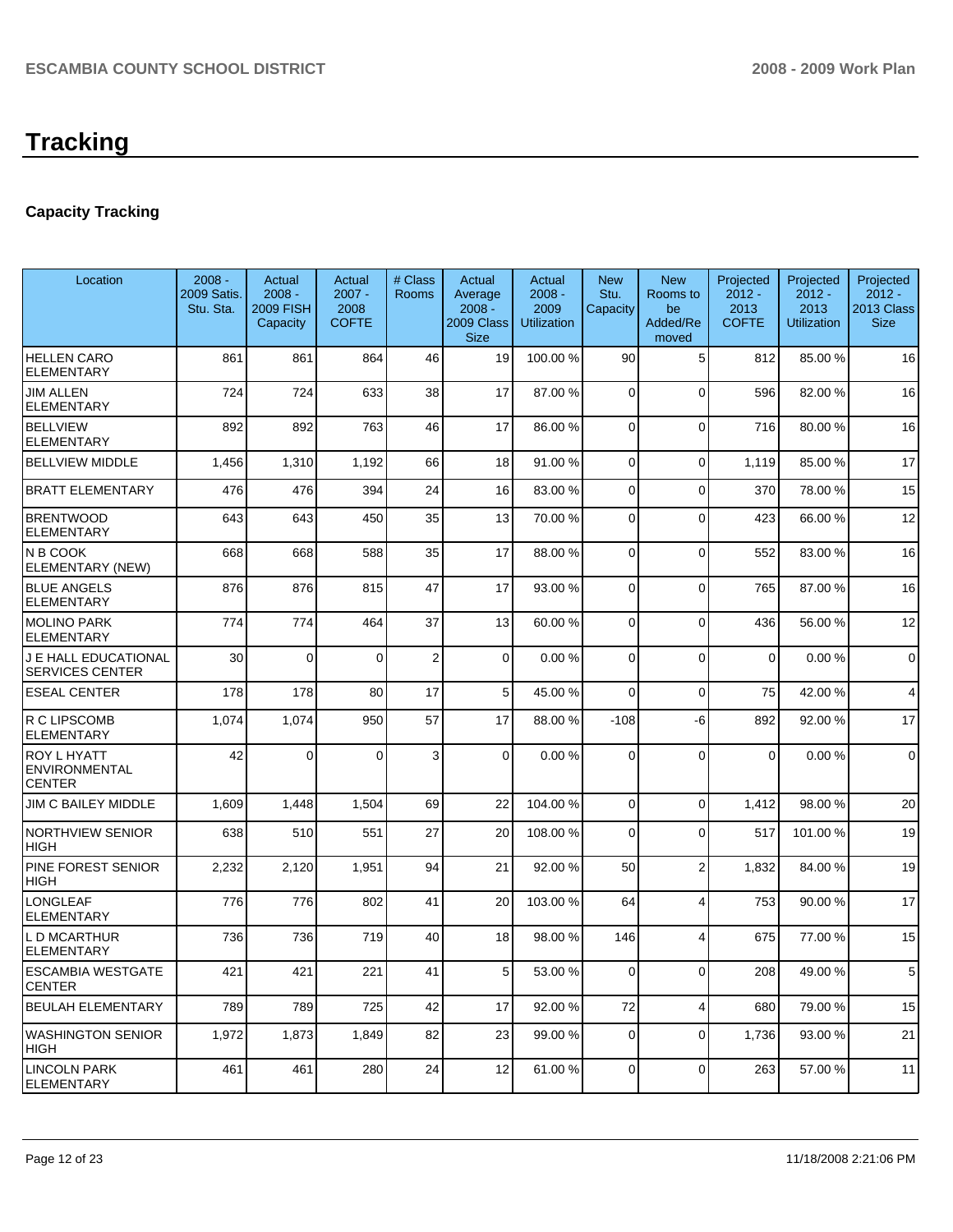| <b>SID NELSON</b><br><b>COMMUNITY LEARNING</b><br><b>CENTER</b>              | 220      | 220            | 122            | 22          | 6           | 56.00 % | 0           | $\Omega$       | 115         | 52.00 % | 5            |
|------------------------------------------------------------------------------|----------|----------------|----------------|-------------|-------------|---------|-------------|----------------|-------------|---------|--------------|
| W J WOODHAM MIDDLE<br><b>SCHOOL</b>                                          | 1,651    | 1,568          | 1,085          | 70          | 15          | 69.00 % | $\mathbf 0$ | $\Omega$       | 1,018       | 65.00 % | 15           |
| <b>GEO STONE / W FL HI</b><br><b>SCHOOL OF ADVANCED</b><br><b>TECHNOLOGY</b> | 1,745    | 2,094          | 1,286          | 85          | 15          | 61.00 % | 50          | $\overline{2}$ | 1,208       | 56.00 % | 14           |
| <b>JUDY ANDREWS</b><br><b>SCHOOL</b>                                         | 275      | 275            | 48             | 11          | 4           | 17.00 % | $\mathbf 0$ | $\Omega$       | 44          | 16.00 % | 4            |
| SPENCER BIBBS<br><b>ELEMENTARY</b>                                           | 475      | 475            | 344            | 25          | 14          | 72.00 % | 0           | $\Omega$       | 322         | 68.00 % | 13           |
| <b>GEORGE WASHINGTON</b><br><b>CARVER MIDDLE (OLD)</b>                       | $\Omega$ | 0              | 0              | $\mathbf 0$ | $\mathbf 0$ | 0.00%   | $\mathbf 0$ | $\Omega$       | 0           | 0.00%   | $\mathbf 0$  |
| <b>JOHN A GIBSON</b><br><b>HEADSTART PROGRAM</b>                             | 218      | 0              | $\Omega$       | 11          | 0           | 0.00%   | $\mathbf 0$ | $\Omega$       | $\mathbf 0$ | 0.00%   | $\mathbf 0$  |
| <b>MCMILLAN PRE-K</b><br><b>CENTER</b>                                       | 369      | 369            | 62             | 21          | 3           | 17.00 % | 0           | $\Omega$       | 58          | 16.00 % | $\mathbf{3}$ |
| C A WEIS ELEMENTARY                                                          | 631      | 631            | 549            | 35          | 16          | 87.00 % | $\mathbf 0$ | $\Omega$       | 515         | 82.00 % | 15           |
| <b>WEST PENSACOLA</b><br><b>ELEMENTARY</b>                                   | 717      | 717            | 461            | 38          | 12          | 64.00 % | 0           | $\Omega$       | 433         | 60.00 % | 11           |
| <b>WEDGEWOOD MIDDLE</b>                                                      | 753      | 678            | $\Omega$       | 35          | 0           | 0.00%   | $-753$      | -35            | $\mathbf 0$ | 0.00%   | $\mathbf 0$  |
| J H WORKMAN MIDDLE                                                           | 1,195    | 1,076          | 850            | 56          | 15          | 79.00 % | 0           | 0              | 798         | 74.00 % | 14           |
| <b>REINHARDT HOLM</b><br><b>ELEMENTARY</b>                                   | 713      | 713            | 550            | 38          | 14          | 77.00 % | 0           | 0              | 517         | 73.00 % | 14           |
| <b>ALLIE YNIESTRA</b><br><b>ELEMENTARY</b>                                   | 463      | 463            | 282            | 25          | 11          | 61.00 % | $\mathbf 0$ | $\Omega$       | 263         | 57.00 % | 11           |
| <b>SHERWOOD</b><br><b>ELEMENTARY</b>                                         | 709      | 709            | 524            | 36          | 15          | 74.00 % | 0           | $\Omega$       | 492         | 69.00 % | 14           |
| A K SUTER<br><b>ELEMENTARY</b>                                               | 453      | 453            | 381            | 24          | 16          | 84.00 % | 0           | $\mathbf 0$    | 358         | 79.00 % | 15           |
| <b>J M TATE SENIOR HIGH</b>                                                  | 2,219    | 2,108          | 1,955          | 98          | 20          | 93.00 % | 0           | $\mathbf 0$    | 1,835       | 87.00 % | 19           |
| <b>ERNEST WARD MIDDLE</b>                                                    | 546      | 491            | 459            | 24          | 19          | 93.00 % | 0           | $\mathbf 0$    | 431         | 88.00 % | 18           |
| <b>WARRINGTON</b><br><b>ELEMENTARY</b>                                       | 681      | 681            | 393            | 35          | 11          | 58.00 % | 0           | $\Omega$       | 369         | 54.00 % | 11           |
| <b>WARRINGTON MIDDLE</b>                                                     | 1,276    | 1,148          | 892            | 58          | 15          | 78.00 % | 0           | $\Omega$       | 838         | 73.00 % | 14           |
| <b>OAKCREST</b><br>ELEMENTARY                                                | 659      | 659            | 447            | 35          | 13          | 68.00 % | $\Omega$    | $\Omega$       | 419         | 64.00 % | 12           |
| <b>PENSACOLA SENIOR</b><br> HIGH                                             | 1,992    | 1,892          | 1,293          | 84          | 15          | 68.00 % | 0           | $\mathbf 0$    | 1,214       | 64.00 % | 14           |
| <b>PINE MEADOW</b><br>ELEMENTARY                                             | 1,003    | 1,003          | 780            | 53          | 15          | 78.00 % | $\mathbf 0$ | $\mathbf 0$    | 733         | 73.00 % | 14           |
| <b>PLEASANT GROVE</b><br>ELEMENTARY                                          | 676      | 676            | 658            | 36          | 18          | 97.00 % | $\mathbf 0$ | $\mathbf 0$    | 618         | 91.00 % | 17           |
| <b>SCENIC HEIGHTS</b><br><b>ELEMENTARY</b>                                   | 887      | 887            | 694            | 47          | 15          | 78.00 % | 0           | $\mathbf 0$    | 652         | 74.00 % | 14           |
| O J SEMMES<br><b>ELEMENTARY</b>                                              | 540      | 540            | 286            | 28          | 10          | 53.00 % | 0           | $\Omega$       | 268         | 50.00 % | 10           |
| <b>FERRY PASS MIDDLE</b>                                                     | 1,129    | 1,016          | 881            | 52          | 17          | 87.00 % | $\mathbf 0$ | $\mathbf 0$    | 827         | 81.00 % | 16           |
| GEORGE S HALLMARK<br><b>ELEMENTARY</b>                                       | 354      | 354            | 241            | 19          | 13          | 68.00 % | 0           | $\mathbf 0$    | 227         | 64.00 % | 12           |
| MOLINO ELEMENTARY                                                            | 220      | $\overline{0}$ | $\overline{0}$ | 12          | $\mathbf 0$ | 0.00%   | $\mathbf 0$ | $\mathbf 0$    | 0           | 0.00%   | $\mathbf 0$  |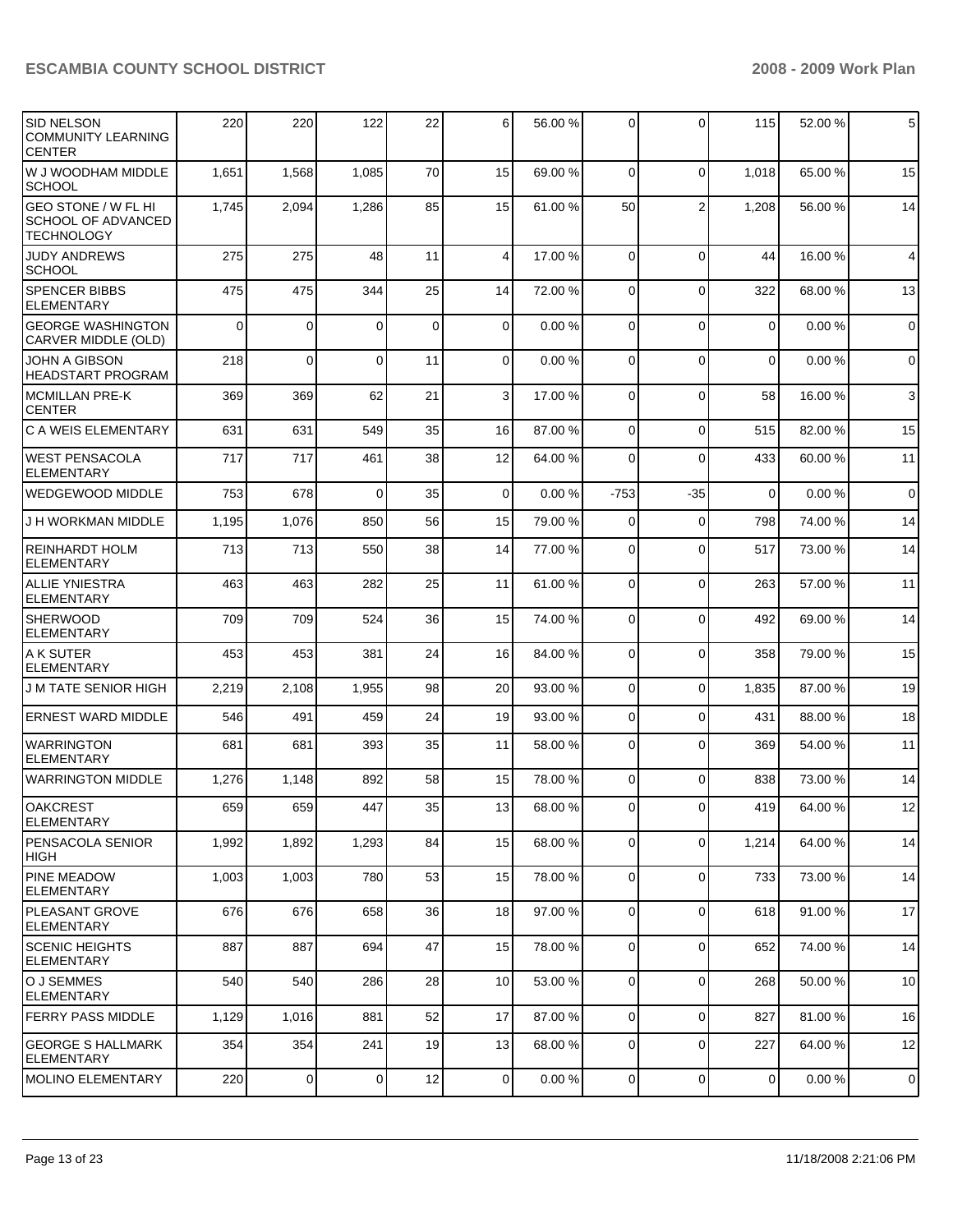| 308   |                           |                |                 |                      |         |                                                                                                         |                                                                                                                                                          |                                                                                                                                  |         |             |
|-------|---------------------------|----------------|-----------------|----------------------|---------|---------------------------------------------------------------------------------------------------------|----------------------------------------------------------------------------------------------------------------------------------------------------------|----------------------------------------------------------------------------------------------------------------------------------|---------|-------------|
|       |                           |                |                 |                      |         |                                                                                                         |                                                                                                                                                          | 138                                                                                                                              | 45.00 % | 10          |
| 547   | 492                       | 177            | 27              |                      |         |                                                                                                         | $\Omega$                                                                                                                                                 | 166                                                                                                                              | 34.00 % | 6           |
| 372   |                           |                | 16              |                      | 0.00%   |                                                                                                         | $\Omega$                                                                                                                                                 | $\Omega$                                                                                                                         | 0.00%   | $\Omega$    |
| 134   | 0                         | 0              | $\overline{7}$  |                      | 0.00%   |                                                                                                         | $\Omega$                                                                                                                                                 | $\Omega$                                                                                                                         | 0.00%   | $\mathbf 0$ |
| 848   | 763                       |                | 41              |                      |         |                                                                                                         | -41                                                                                                                                                      | 0                                                                                                                                | 0.00%   | $\mathbf 0$ |
|       | 980                       | 631            | 51              |                      |         |                                                                                                         | $\Omega$                                                                                                                                                 | 593                                                                                                                              | 61.00 % | 12          |
| 779   | 779                       | 647            | 41              |                      | 83.00 % |                                                                                                         | $\Omega$                                                                                                                                                 | 607                                                                                                                              | 78.00 % | 15          |
| 2,256 | 2,143                     | 1,913          | 92              | 21                   | 89.00 % |                                                                                                         | $\Omega$                                                                                                                                                 | 1,796                                                                                                                            | 84.00 % | 20          |
| 548   | 548                       |                | 29              |                      | 68.00 % |                                                                                                         | $\Omega$                                                                                                                                                 | 352                                                                                                                              | 64.00 % | 12          |
| 442   | 442                       | 351            |                 |                      | 79.00 % |                                                                                                         | $\Omega$                                                                                                                                                 | 329                                                                                                                              | 74.00 % | 14          |
| 862   | 862                       | 673            | 45              |                      | 78.00 % |                                                                                                         | $\Omega$                                                                                                                                                 | 632                                                                                                                              | 73.00 % | 14          |
|       | 1,427                     | 1.365          | 67              |                      |         |                                                                                                         | $\Omega$                                                                                                                                                 | 1,282                                                                                                                            | 90.00 % | 19          |
| 567   | 567                       | 384            | 31              |                      |         |                                                                                                         | $\Omega$                                                                                                                                                 | 359                                                                                                                              | 63.00 % | 12          |
| 757   | 757                       | 679            | 40              |                      |         |                                                                                                         | $\Omega$                                                                                                                                                 | 638                                                                                                                              | 84.00 % | 16          |
| 566   |                           | 322            | 29              |                      | 57.00 % |                                                                                                         | $\Omega$                                                                                                                                                 | 302                                                                                                                              | 53.00 % | 10          |
|       | <b>BROWN BARGE MIDDLE</b> | 1,585<br>1,089 | 566<br>$\Omega$ | 375<br>0<br>$\Omega$ | 23      | 11<br>17<br>12<br>20<br>15<br>15<br>13<br>16<br>12<br>$\overline{0}$<br>0<br>$\Omega$<br>$\overline{7}$ | 90.00 %<br>$\Omega$<br>68.00 %<br>96.00 %<br>$\Omega$<br>$\Omega$<br>$\Omega$<br>0<br>$\Omega$<br>64.00 %<br>$\Omega$<br>0.00%<br>$-848$<br>0<br>36.00 % | $\overline{0}$<br>$\overline{0}$<br>$\overline{0}$<br>$\Omega$<br>$\Omega$<br>147<br>14<br>10<br>308<br>48.00 %<br>0<br>$\Omega$ |         |             |

The COFTE Projected Total (36,598) for 2012 - 2013 must match the Official Forecasted COFTE Total (36,598 ) for 2012 - 2013 before this section can be completed. In the event that the COFTE Projected Total does not match the Official forecasted COFTE, then the Balanced Projected COFTE Table should be used to balance COFTE.

| Projected COFTE for 2012 - 2013 |        |
|---------------------------------|--------|
| Elementary (PK-3)               | 13,414 |
| Middle $(4-8)$                  | 13,907 |
| High (9-12)                     | 9,277  |
|                                 | 36,598 |

| <b>Grade Level Type</b> | <b>Balanced Projected</b><br>COFTE for 2012 - 2013 |
|-------------------------|----------------------------------------------------|
| Elementary (PK-3)       |                                                    |
| Middle $(4-8)$          |                                                    |
| High (9-12)             |                                                    |
|                         | 36,598                                             |

#### **Relocatable Replacement**

Number of relocatable classrooms clearly identified and scheduled for replacement in the school board adopted financially feasible 5-year district work program.

| Location                        | 2009<br>2008 | 2010<br>2009 | $2010 - 2011$ | $-2012$<br>2011 | $2012 - 2013$ | Year 5 Total |
|---------------------------------|--------------|--------------|---------------|-----------------|---------------|--------------|
| LVIEW ELEMENTARY<br><b>BELI</b> |              |              |               | $\sim$          |               | າາ<br>$\sim$ |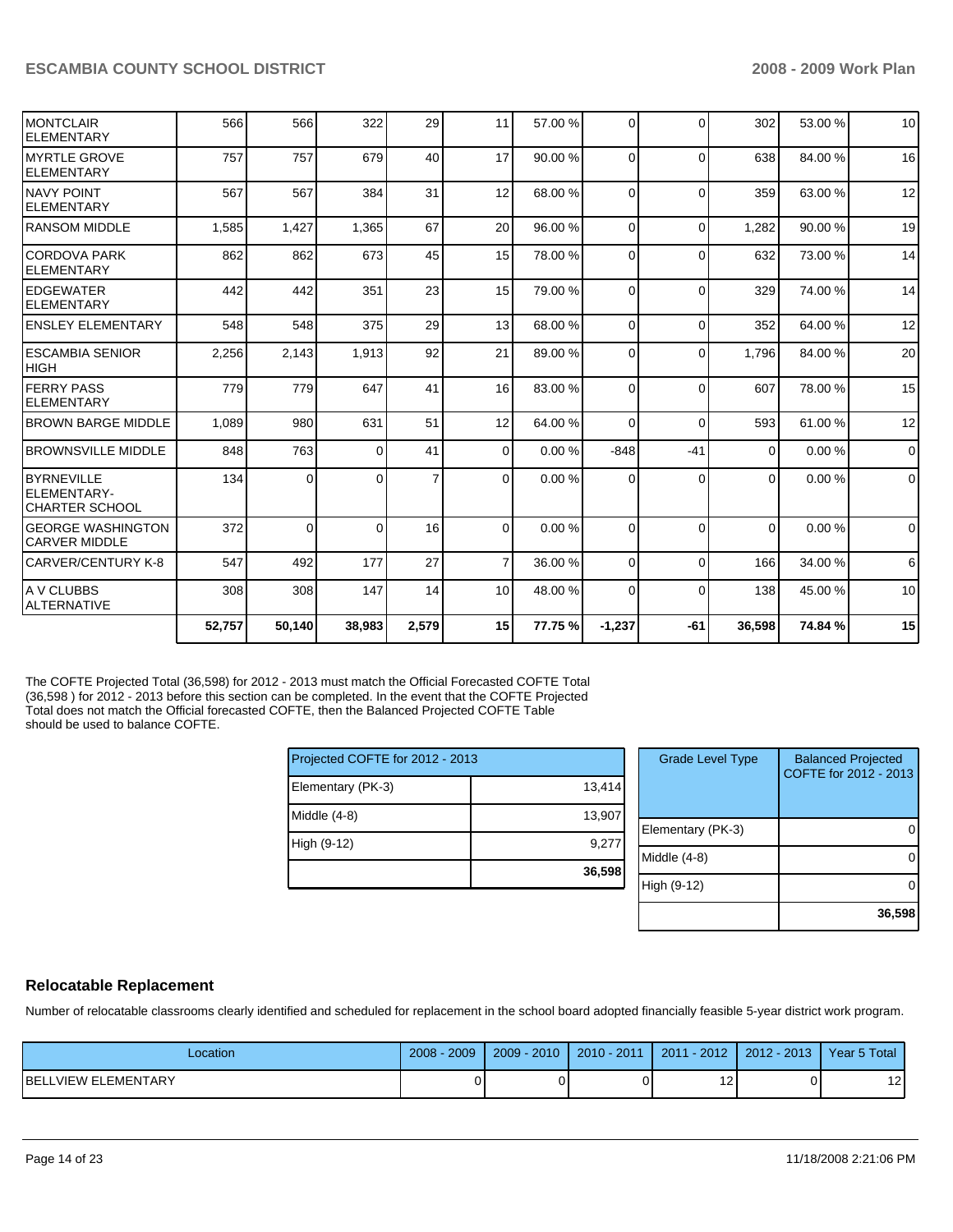| IRANSOM MIDDLE                         |    | 10 |    | 10 |
|----------------------------------------|----|----|----|----|
| ICORDOVA PARK ELEMENTARY               |    |    |    |    |
| IPINE MEADOW ELEMENTARY                |    |    |    |    |
| IJ H WORKMAN MIDDLE                    |    |    | 10 | 10 |
| IBEULAH ELEMENTARY                     |    |    |    |    |
| IR C LIPSCOMB ELEMENTARY               |    |    |    |    |
| <b>Total Relocatable Replacements:</b> | 24 | 10 | 22 | 56 |

# **Charter Schools Tracking**

Information regarding the use of charter schools.

| Location-Type               | # Relocatable<br>units or<br>permanent<br>classrooms | Owner      | Year Started or<br>Scheduled | <b>Student</b><br><b>Stations</b> | <b>Students</b><br>Enrolled | Years in<br>Contract | <b>Total Charter</b><br><b>Students</b><br>projected for<br>$2012 - 2013$ |
|-----------------------------|------------------------------------------------------|------------|------------------------------|-----------------------------------|-----------------------------|----------------------|---------------------------------------------------------------------------|
| Pensacola Beach Elementary  |                                                      | 6 PRIVATE  | 2002                         | 145                               | 127                         |                      | 125                                                                       |
| Beulah Academy of Science   |                                                      | 12 PRIVATE | 1998                         | 264                               | 264                         |                      | 350                                                                       |
| Jacqueline Harris Prepatory |                                                      | 11 PRIVATE | 2001                         | 200                               | 200                         | 8                    | 200                                                                       |
| Escambia Charter School     |                                                      | 20 PRIVATE | 1996                         | 300                               | 125                         | 3 <sub>l</sub>       | 150                                                                       |
| Dr. Ruby J. Gainer          |                                                      | 11 PRIVATE | 2000                         | 160                               | 110 <sup>1</sup>            | 3 <sub>l</sub>       | 130                                                                       |
| Capstone Academy            |                                                      | 2OTHER     | 2004                         | 18 <sub>1</sub>                   | 18 <sup>l</sup>             | 5                    | 28                                                                        |
|                             | 62                                                   |            |                              | 1,087                             | 844                         |                      | 983                                                                       |

#### **Special Purpose Classrooms Tracking**

The number of classrooms that will be used for certain special purposes in the current year, by facility and type of classroom, that the district will, 1), not use for educational purposes, and 2), the co-teaching classrooms that are not open plan classrooms and will be used for educational purposes.

| School                               | <b>School Type</b>                   | # of Elementary<br>K-3 Classrooms     | # of Middle 4-8<br><b>Classrooms</b> | # of High $9-12$<br><b>Classrooms</b> | # of $ESE$<br><b>Classrooms</b> | # of Combo<br><b>Classrooms</b> | Total<br><b>Classrooms</b> |
|--------------------------------------|--------------------------------------|---------------------------------------|--------------------------------------|---------------------------------------|---------------------------------|---------------------------------|----------------------------|
|                                      | <b>Total Educational Classrooms:</b> |                                       |                                      |                                       |                                 |                                 |                            |
| School                               | <b>School Type</b>                   | # of Elementary<br>l K-3 Classrooms I | # of Middle 4-8<br><b>Classrooms</b> | # of High $9-12$<br><b>Classrooms</b> | # of $ESE$<br>Classrooms        | # of Combo<br>Classrooms        | Total<br><b>Classrooms</b> |
| <b>Total Co-Teaching Classrooms:</b> |                                      |                                       |                                      |                                       |                                 |                                 |                            |

#### **Infrastructure Tracking**

**Necessary offsite infrastructure requirements resulting from expansions or new schools. This section should include infrastructure information related to capacity project schedules and other project schedules (Section 4).** 

Will require water, sewer, fire portection, electricity and telecommunications to support new Elementary School "A" (Downtown Area).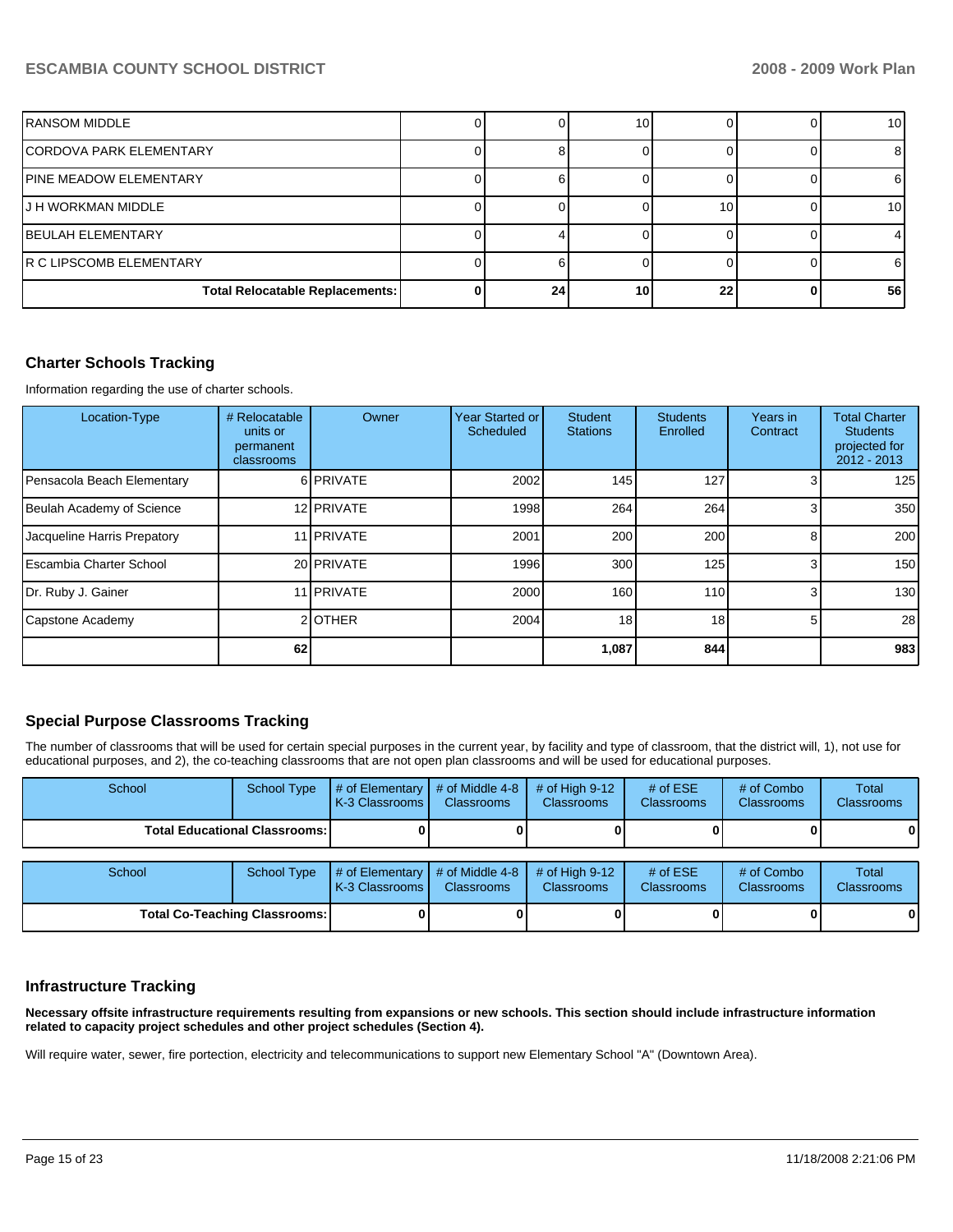**Proposed location of planned facilities, whether those locations are consistent with the comprehensive plans of all affected local governments, and recommendations for infrastructure and other improvements to land adjacent to existing facilities. Provisions of 1013.33(12), (13) and (14) and 1013.36 must be addressed for new facilities planned within the 1st three years of the plan (Section 5).** 

75 North Pace Boulevard�� Pensacola, Florida **Consistent with Comp Plan?** Yes

#### **Net New Classrooms**

The number of classrooms, by grade level and type of construction, that were added during the last fiscal year.

|                                                                                                                                                         | List the net new classrooms added in the 2007 - 2008 fiscal year. |                            |                                                                        |                      |                              | List the net new classrooms to be added in the 2008 - 2009 fiscal<br>year. |                                |                        |
|---------------------------------------------------------------------------------------------------------------------------------------------------------|-------------------------------------------------------------------|----------------------------|------------------------------------------------------------------------|----------------------|------------------------------|----------------------------------------------------------------------------|--------------------------------|------------------------|
| "Classrooms" is defined as capacity carrying classrooms that are added to increase<br>capacity to enable the district to meet the Class Size Amendment. |                                                                   |                            | Totals for fiscal year 2008 - 2009 should match totals in Section 15A. |                      |                              |                                                                            |                                |                        |
| Location                                                                                                                                                | $2007 - 2008$ #<br><b>Permanent</b>                               | $2007 - 2008$ #<br>Modular | $2007 - 2008$ #<br>Relocatable                                         | 2007 - 2008<br>Total | $2008 - 2009$ #<br>Permanent | $2008 - 2009$ #<br>Modular                                                 | $2008 - 2009$ #<br>Relocatable | $2008 - 2009$<br>Total |
| Elementary (PK-3)                                                                                                                                       |                                                                   |                            |                                                                        |                      | 108                          |                                                                            |                                | 110                    |
| Middle (4-8)                                                                                                                                            |                                                                   |                            |                                                                        |                      | 41                           |                                                                            |                                | 41                     |
| High (9-12)                                                                                                                                             |                                                                   |                            |                                                                        |                      |                              |                                                                            |                                | 0                      |
|                                                                                                                                                         |                                                                   |                            |                                                                        |                      | 149                          |                                                                            |                                | 151                    |

# **Relocatable Student Stations**

Number of students that will be educated in relocatable units, by school, in the current year, and the projected number of students for each of the years in the workplan.

| <b>Site</b>                           | 2008 - 2009 | $2009 - 2010$ | 2010 - 2011 | $2011 - 2012$ | $2012 - 2013$ | 5 Year Average |
|---------------------------------------|-------------|---------------|-------------|---------------|---------------|----------------|
| <b>JIM ALLEN ELEMENTARY</b>           | 122         | 122           | 122         | 122           | 122           | 122            |
| <b>BELLVIEW ELEMENTARY</b>            | 244         | 244           | 244         | 244           | $\Omega$      | 195            |
| <b>BELLVIEW MIDDLE</b>                | 176         | 176           | 176         | 176           | 176           | 176            |
| IBRATT ELEMENTARY                     | 44          | 44            | 44          | 44            | 44            | 44             |
| <b>IBRENTWOOD ELEMENTARY</b>          | 116         | 116           | 116         | 116           | 116           | 116            |
| <b>IBROWN BARGE MIDDLE</b>            | 147         | 147           | 147         | 147           | 147           | 147            |
| <b>IBROWNSVILLE MIDDLE</b>            | $\Omega$    | $\Omega$      | $\Omega$    | $\Omega$      | $\Omega$      | $\Omega$       |
| IBYRNEVILLE ELEMENTARY-CHARTER SCHOOL | 134         | 134           | 134         | 134           | 134           | 134            |
| ICARVER/CENTURY K-8                   | 22          | 22            | 22          | 22            | 22            | 22             |
| IA V CLUBBS ALTERNATIVE               | 44          | 44            | 44          | 44            | 44            | 44             |
| IRANSOM MIDDLE                        | 352         | 352           | 132         | 132           | 132           | 220            |
| CORDOVA PARK ELEMENTARY               | 214         | 214           | 58          | 58            | 58            | 120            |
| <b>IEDGEWATER ELEMENTARY</b>          | 40          | 40            | 40          | 40            | 40            | 40             |
| <b>IENSLEY ELEMENTARY</b>             | 121         | 121           | 121         | 121           | 121           | 121            |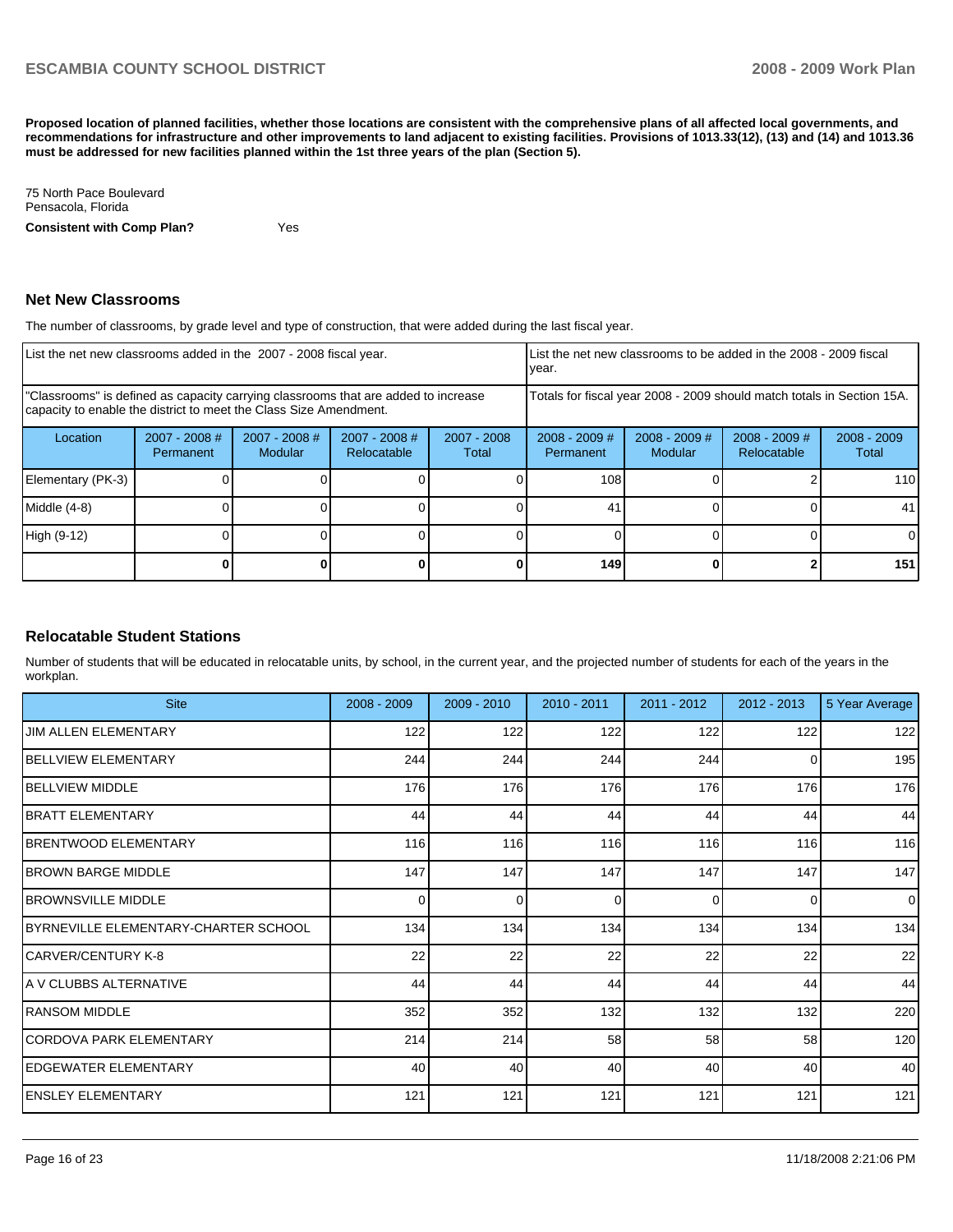| <b>ESCAMBIA SENIOR HIGH</b>                                 | 174      | 174      | 174      | 174      | 174            | 174            |
|-------------------------------------------------------------|----------|----------|----------|----------|----------------|----------------|
| <b>FERRY PASS ELEMENTARY</b>                                | 192      | 192      | 192      | 192      | 192            | 192            |
| <b>FERRY PASS MIDDLE</b>                                    | 88       | 88       | 88       | 88       | 88             | 88             |
| <b>GEORGE S HALLMARK ELEMENTARY</b>                         | 36       | 36       | 36       | 36       | 36             | 36             |
| <b>MOLINO ELEMENTARY</b>                                    | $\Omega$ | 0        | $\Omega$ | $\Omega$ | $\overline{0}$ | $\overline{0}$ |
| <b>MONTCLAIR ELEMENTARY</b>                                 | $\Omega$ | 40       | 40       | 40       | 40             | 32             |
| <b>MYRTLE GROVE ELEMENTARY</b>                              | 144      | 144      | 144      | 144      | 144            | 144            |
| NAVY POINT ELEMENTARY                                       | $\Omega$ | 0        | $\Omega$ | $\Omega$ | $\overline{0}$ | $\overline{0}$ |
| LINCOLN PARK ELEMENTARY                                     | 22       | 22       | 22       | 22       | 22             | 22             |
| SID NELSON COMMUNITY LEARNING CENTER                        | 0        | 0        | $\Omega$ | 0        | $\overline{0}$ | $\overline{0}$ |
| W J WOODHAM MIDDLE SCHOOL                                   | $\Omega$ | 0        | $\Omega$ | $\Omega$ | $\Omega$       | $\overline{0}$ |
| GEO STONE / W FL HI SCHOOL OF ADVANCED<br><b>TECHNOLOGY</b> | 48       | 98       | 98       | 98       | 98             | 88             |
| PINE FOREST SENIOR HIGH                                     | 482      | 232      | 232      | 232      | 232            | 282            |
| <b>LONGLEAF ELEMENTARY</b>                                  | 54       | 54       | 54       | 54       | 54             | 54             |
| L D MCARTHUR ELEMENTARY                                     | 183      | 142      | 142      | 142      | 142            | 150            |
| <b>ESCAMBIA WESTGATE CENTER</b>                             | 50       | $\Omega$ | $\Omega$ | $\Omega$ | $\Omega$       | 10             |
| <b>BEULAH ELEMENTARY</b>                                    | 202      | 104      | 104      | 104      | 104            | 124            |
| WASHINGTON SENIOR HIGH                                      | 100      | 100      | 100      | 100      | 100            | 100            |
| R C LIPSCOMB ELEMENTARY                                     | 260      | 112      | 112      | 112      | 112            | 142            |
| <b>ROY L HYATT ENVIRONMENTAL CENTER</b>                     | $\Omega$ | $\Omega$ | $\Omega$ | $\Omega$ | $\Omega$       | $\overline{0}$ |
| JIM C BAILEY MIDDLE                                         | 252      | 252      | 252      | 252      | 252            | 252            |
| <b>NORTHVIEW SENIOR HIGH</b>                                | 0        | 0        | $\Omega$ | 0        | $\overline{0}$ | $\overline{0}$ |
| J E HALL EDUCATIONAL SERVICES CENTER                        | 0        | 0        | $\Omega$ | 0        | $\overline{0}$ | $\overline{0}$ |
| MOLINO PARK ELEMENTARY                                      | $\Omega$ | 0        | $\Omega$ | 0        | $\Omega$       | $\overline{0}$ |
| HELLEN CARO ELEMENTARY                                      | 168      | 168      | 168      | 168      | 168            | 168            |
| <b>OAKCREST ELEMENTARY</b>                                  | 152      | 152      | 152      | 152      | 152            | 152            |
| PENSACOLA SENIOR HIGH                                       | 69       | 69       | 69       | 69       | 69             | 69             |
| PINE MEADOW ELEMENTARY                                      | 200      | 40       | 40       | 40       | 40             | 72             |
| PLEASANT GROVE ELEMENTARY                                   | 206      | 206      | 206      | 206      | 206            | 206            |
| <b>SCENIC HEIGHTS ELEMENTARY</b>                            | 144      | 144      | 144      | 144      | 144            | 144            |
| O J SEMMES ELEMENTARY                                       | 22       | 22       | 22       | 22       | 22             | 22             |
| SHERWOOD ELEMENTARY                                         | 18       | 18       | 18       | 18       | 18             | 18             |
| A K SUTER ELEMENTARY                                        | 142      | 142      | 142      | 142      | 142            | 142            |
| <b>JM TATE SENIOR HIGH</b>                                  | 50       | 50       | 50       | 50       | 50             | 50             |
| <b>ERNEST WARD MIDDLE</b>                                   | 44       | 44       | 44       | 44       | 44             | 44             |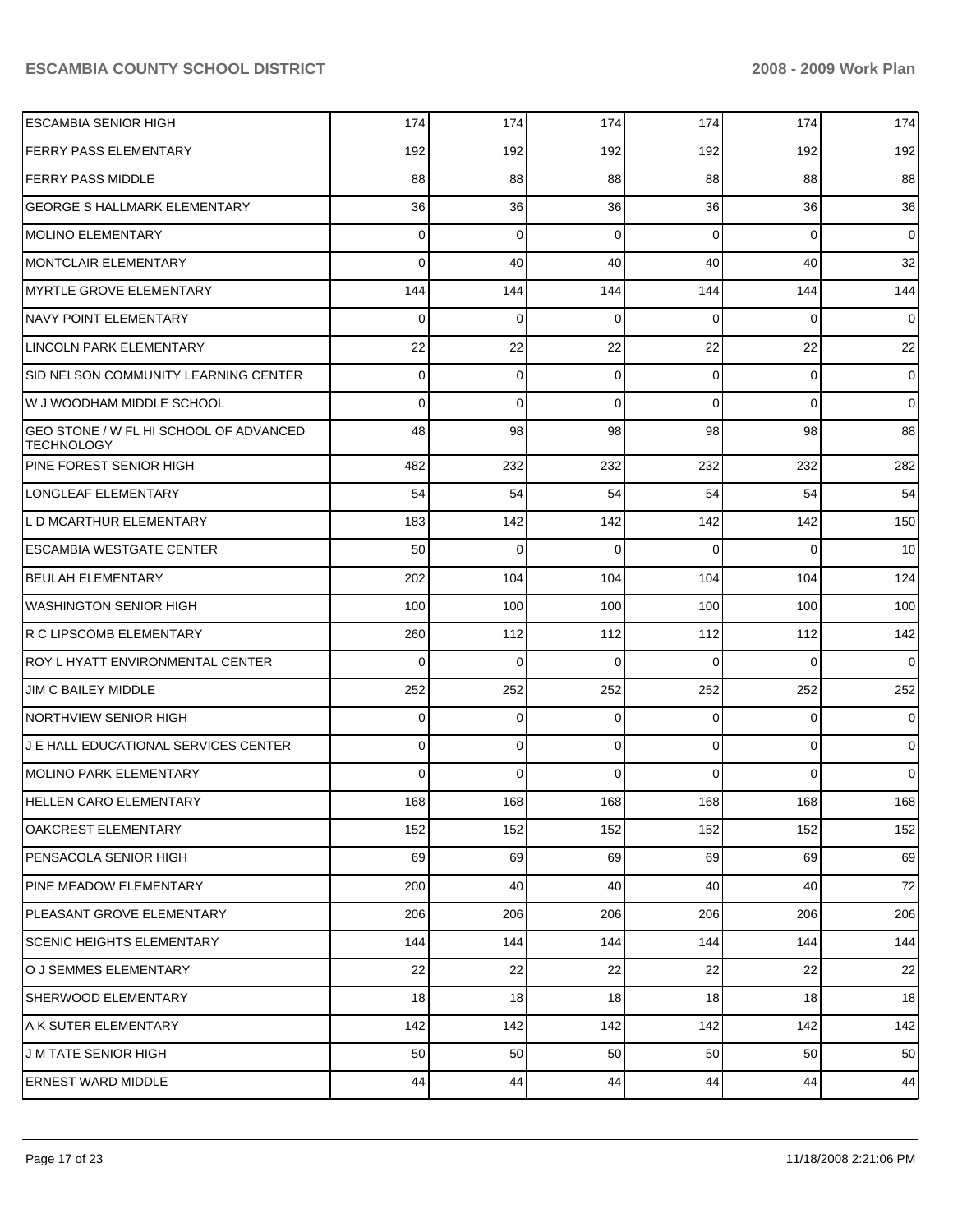| <b>I</b> WARRINGTON ELEMENTARY        | 138      | 138      | 138      | 138      | 138      | 138            |
|---------------------------------------|----------|----------|----------|----------|----------|----------------|
| <b>WARRINGTON MIDDLE</b>              | 132      | 132      | 132      | 132      | 132      | 132            |
| lC A WEIS ELEMENTARY                  | 0        | $\Omega$ | 0        | $\Omega$ | $\Omega$ | $\Omega$       |
| IWEST PENSACOLA ELEMENTARY            | 54       | 54       | 54       | 54       | 54       | 54             |
| <b>IWEDGEWOOD MIDDLE</b>              | $\Omega$ | $\Omega$ | ∩        | $\Omega$ | $\Omega$ | $\Omega$       |
| J H WORKMAN MIDDLE                    | 186      | 186      | 186      | 186      | 186      | 186            |
| REINHARDT HOLM ELEMENTARY             | 44       | 44       | 44       | 44       | 44       | 44             |
| IALLIE YNIESTRA ELEMENTARY            | 115      | 115      | 115      | 115      | 115      | 115            |
| <b>JUDY ANDREWS SCHOOL</b>            | 0        | $\Omega$ | $\Omega$ | $\Omega$ | $\Omega$ | $\Omega$       |
| <b>ISPENCER BIBBS ELEMENTARY</b>      | 36       | 36       | 36       | 36       | 36       | 36             |
| GEORGE WASHINGTON CARVER MIDDLE (OLD) | 0        | $\Omega$ | 0        | $\Omega$ | $\Omega$ | $\Omega$       |
| IMCMILLAN PRE-K CENTER                | 113      | 113      | 113      | 113      | 113      | 113            |
| <b>IESEAL CENTER</b>                  | 20       | 20       | 20       | 20       | 20       | 20             |
| IN B COOK ELEMENTARY (NEW)            | 0        | $\Omega$ | $\Omega$ | $\Omega$ | $\Omega$ | $\Omega$       |
| <b>IBLUE ANGELS ELEMENTARY</b>        | 80       | 80       | 80       | 80       | 80       | 80             |
| JOHN A GIBSON HEADSTART PROGRAM       | 0        | $\Omega$ | ∩        | $\Omega$ | $\Omega$ | $\overline{0}$ |
| IGEORGE WASHINGTON CARVER MIDDLE      | $\Omega$ | $\Omega$ | 0        | $\Omega$ | $\Omega$ | $\overline{0}$ |

| <b>Totals for ESCAMBIA COUNTY SCHOOL DISTRICT</b> |        |        |        |        |         |        |
|---------------------------------------------------|--------|--------|--------|--------|---------|--------|
| Total students in relocatables by year.           | 6,196  | 5,539  | 5,163  | 5,163  | 4.919   | 5,396  |
| Total number of COFTE students projected by year. | 38,681 | 37,931 | 37,185 | 36.720 | 36.598  | 37,423 |
| Percent in relocatables by year.                  | 16 %   | 15 %   | 14%    | 14 %   | $13 \%$ | 14%    |

# **Leased Facilities Tracking**

Exising leased facilities and plans for the acquisition of leased facilities, including the number of classrooms and student stations, as reported in the educational plant survey, that are planned in that location at the end of the five year workplan.

| Location                        | # of Leased<br>Classrooms 2008 -<br>2009 | <b>FISH Student</b><br><b>Stations</b> | <b>Owner</b>                                                            | # of Leased<br>Classrooms 2012 -<br>2013 | <b>FISH Student</b><br><b>Stations</b> |
|---------------------------------|------------------------------------------|----------------------------------------|-------------------------------------------------------------------------|------------------------------------------|----------------------------------------|
| <b>IPINE FOREST SENIOR HIGH</b> | 10                                       |                                        | 250 School Board<br>purchased this<br>building prior to<br>July 1, 2008 |                                          | 01                                     |
| <b>IHELLEN CARO ELEMENTARY</b>  |                                          |                                        |                                                                         |                                          | 01                                     |
| IJIM ALLEN ELEMENTARY           | O                                        |                                        |                                                                         |                                          | $\overline{0}$                         |
| <b>BELLVIEW ELEMENTARY</b>      |                                          |                                        |                                                                         |                                          | $\Omega$                               |
| <b>IBELLVIEW MIDDLE</b>         |                                          |                                        |                                                                         |                                          | $\Omega$                               |
| <b>BRATT ELEMENTARY</b>         |                                          |                                        |                                                                         |                                          | $\Omega$                               |
| <b>BRENTWOOD ELEMENTARY</b>     | 0                                        |                                        |                                                                         | 0                                        | $\overline{0}$                         |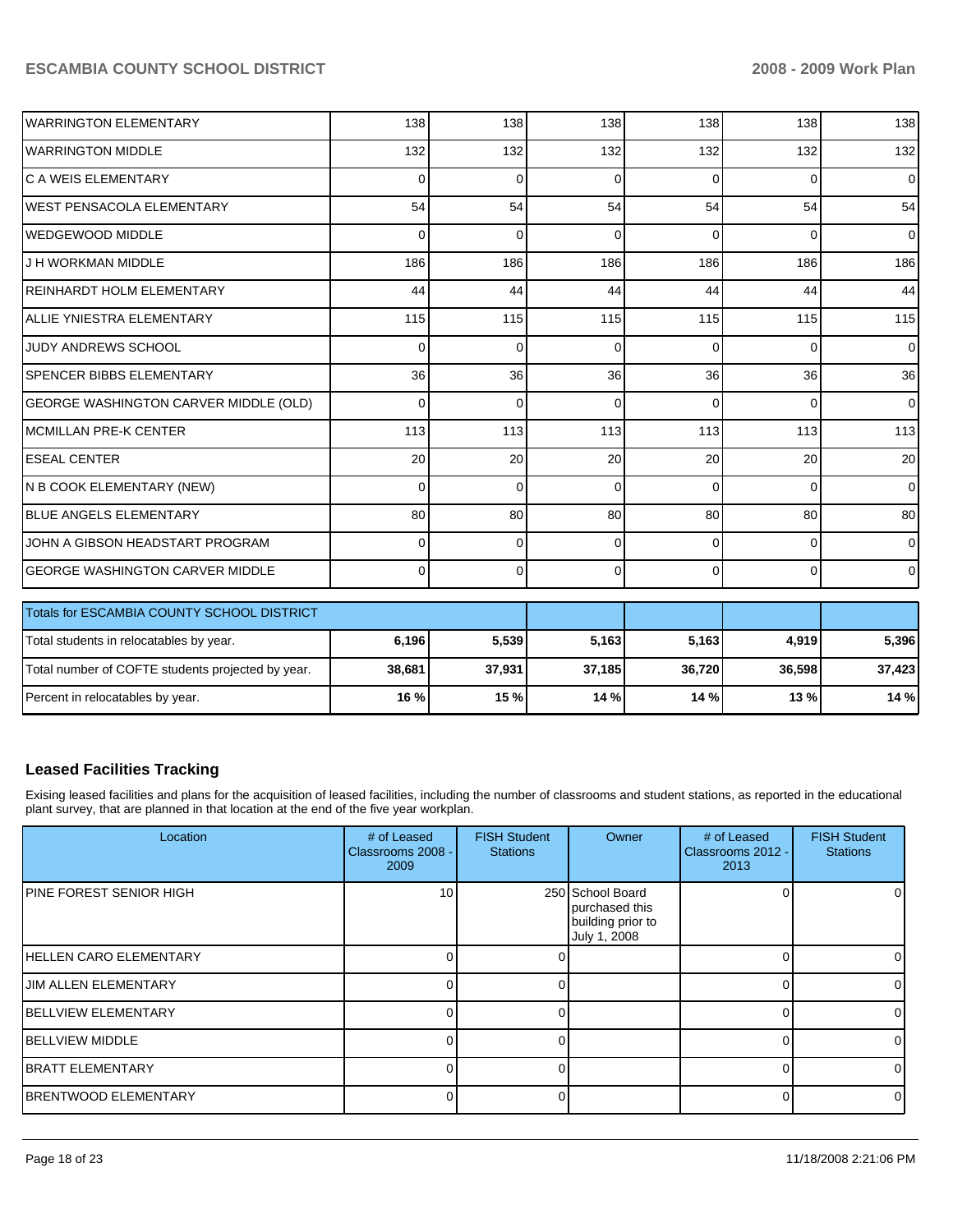| N B COOK ELEMENTARY (NEW)                                   | 0              | 0        | 0 | 0              |
|-------------------------------------------------------------|----------------|----------|---|----------------|
| BLUE ANGELS ELEMENTARY                                      | 0              | 0        | 0 |                |
| MOLINO PARK ELEMENTARY                                      | $\mathbf 0$    | 0        | 0 |                |
| J E HALL EDUCATIONAL SERVICES CENTER                        | 0              | 0        | 0 |                |
| <b>ESEAL CENTER</b>                                         | 0              | 0        | 0 |                |
| R C LIPSCOMB ELEMENTARY                                     | 0              | 0        | 0 |                |
| ROY L HYATT ENVIRONMENTAL CENTER                            | $\mathbf 0$    | 0        | 0 |                |
| JIM C BAILEY MIDDLE                                         | 0              | 0        | 0 |                |
| NORTHVIEW SENIOR HIGH                                       | 0              | 0        | 0 |                |
| LONGLEAF ELEMENTARY                                         | 0              | 0        | 0 |                |
| L D MCARTHUR ELEMENTARY                                     | $\mathbf 0$    | 0        | 0 |                |
| <b>ESCAMBIA WESTGATE CENTER</b>                             | 0              | 0        | 0 |                |
| BEULAH ELEMENTARY                                           | 0              | 0        | 0 |                |
| <b>WASHINGTON SENIOR HIGH</b>                               | $\mathbf 0$    | 0        | 0 |                |
| LINCOLN PARK ELEMENTARY                                     | 0              | 0        | 0 |                |
| SID NELSON COMMUNITY LEARNING CENTER                        | 0              | 0        | 0 |                |
| W J WOODHAM MIDDLE SCHOOL                                   | $\mathbf 0$    | 0        | 0 |                |
| GEO STONE / W FL HI SCHOOL OF ADVANCED<br><b>TECHNOLOGY</b> | $\mathbf 0$    | 0        | 0 |                |
| JUDY ANDREWS SCHOOL                                         | 0              | 0        | 0 | 0              |
| <b>SPENCER BIBBS ELEMENTARY</b>                             | $\mathbf 0$    | 0        | 0 |                |
| GEORGE WASHINGTON CARVER MIDDLE (OLD)                       | $\pmb{0}$      | 0        | 0 | 0              |
| JOHN A GIBSON HEADSTART PROGRAM                             | $\mathbf 0$    | 0        | 0 | 0              |
| MCMILLAN PRE-K CENTER                                       | $\mathbf 0$    | 0        | 0 | 0              |
| C A WEIS ELEMENTARY                                         | $\Omega$       | 0        | 0 |                |
| <b>IWEST PENSACOLA ELEMENTARY</b>                           | $\Omega$       | $\Omega$ | 0 | 0              |
| <b>WEDGEWOOD MIDDLE</b>                                     | $\mathbf 0$    | 0        | 0 | $\Omega$       |
| J H WORKMAN MIDDLE                                          | $\overline{0}$ | $\Omega$ | 0 | $\Omega$       |
| <b>REINHARDT HOLM ELEMENTARY</b>                            | $\pmb{0}$      | 0        | 0 | 0              |
| ALLIE YNIESTRA ELEMENTARY                                   | $\mathbf 0$    | 0        | 0 | $\Omega$       |
| SHERWOOD ELEMENTARY                                         | $\mathbf 0$    | 0        | 0 | 0              |
| A K SUTER ELEMENTARY                                        | $\mathbf 0$    | $\Omega$ | 0 | $\Omega$       |
| <b>J M TATE SENIOR HIGH</b>                                 | $\mathbf 0$    | 0        | 0 | 0              |
| <b>ERNEST WARD MIDDLE</b>                                   | $\mathbf 0$    | 0        | 0 | $\Omega$       |
| <b>WARRINGTON ELEMENTARY</b>                                | $\mathbf 0$    | 0        | 0 | 0              |
| <b>WARRINGTON MIDDLE</b>                                    | $\mathbf 0$    | 0        | 0 | $\overline{0}$ |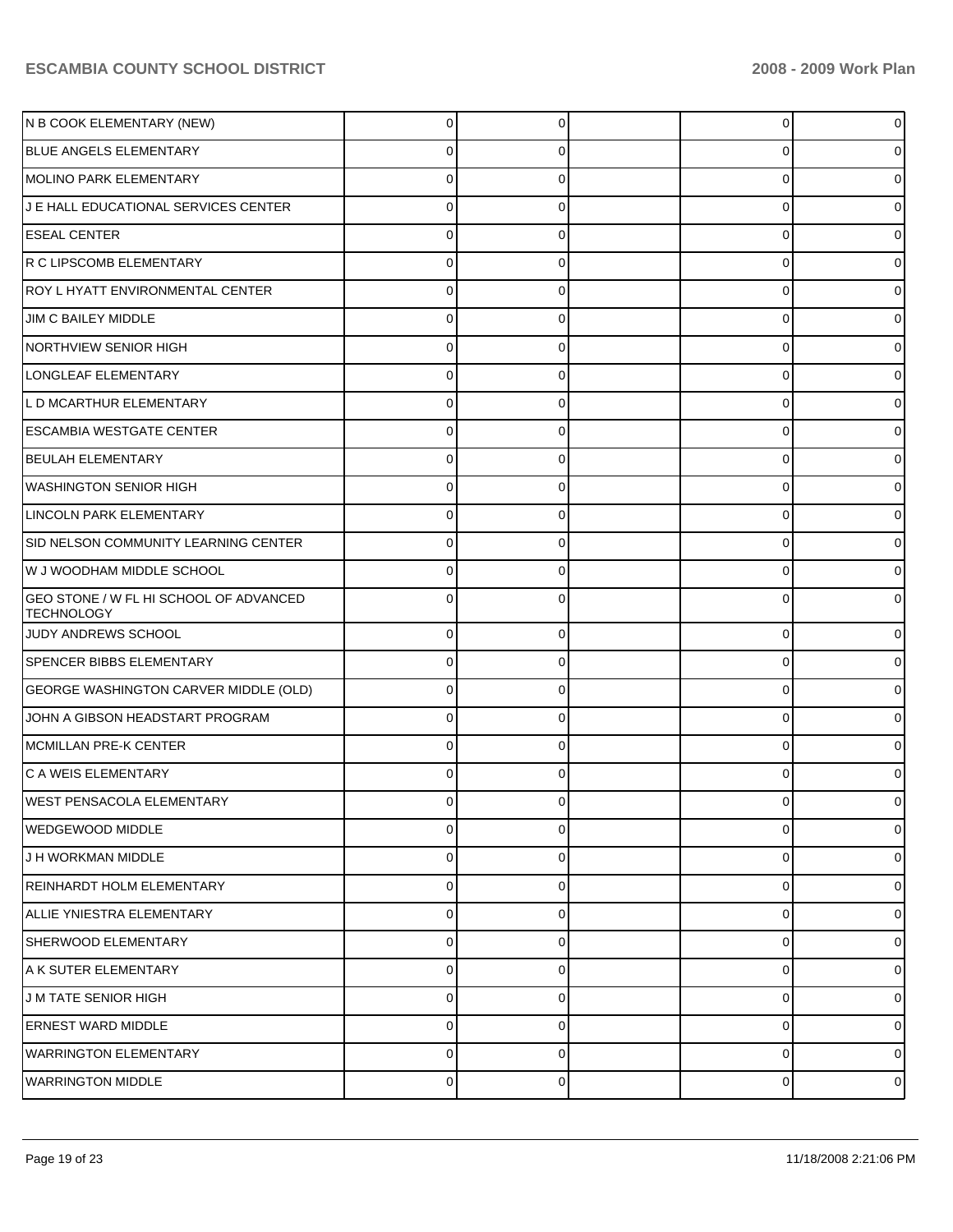| OAKCREST ELEMENTARY                    | $\Omega$ |          | $\overline{0}$ | $\overline{0}$ |
|----------------------------------------|----------|----------|----------------|----------------|
| PENSACOLA SENIOR HIGH                  | $\Omega$ |          | $\Omega$       |                |
| PINE MEADOW ELEMENTARY                 | $\Omega$ | $\Omega$ | $\Omega$       |                |
| PLEASANT GROVE ELEMENTARY              | $\Omega$ | $\Omega$ | 0              | 0              |
| <b>SCENIC HEIGHTS ELEMENTARY</b>       | $\Omega$ | $\Omega$ | $\Omega$       | 0              |
| O J SEMMES ELEMENTARY                  | $\Omega$ | 0        | 0              | 0              |
| <b>FERRY PASS MIDDLE</b>               | $\Omega$ | 0        | 0              | 01             |
| <b>GEORGE S HALLMARK ELEMENTARY</b>    | $\Omega$ | 0        | 0              | 01             |
| <b>IMOLINO ELEMENTARY</b>              | $\Omega$ | $\Omega$ | 0              | 01             |
| <b>IMONTCLAIR ELEMENTARY</b>           | $\Omega$ | $\Omega$ | 0              | $\overline{0}$ |
| MYRTLE GROVE ELEMENTARY                | $\Omega$ | $\Omega$ | 0              | $\Omega$       |
| NAVY POINT ELEMENTARY                  | $\Omega$ | $\Omega$ | 0              | $\overline{0}$ |
| <b>RANSOM MIDDLE</b>                   | $\Omega$ | $\Omega$ | 0              | $\Omega$       |
| CORDOVA PARK ELEMENTARY                | $\Omega$ | $\Omega$ | 0              | $\overline{0}$ |
| <b>EDGEWATER ELEMENTARY</b>            | $\Omega$ | $\Omega$ | 0              | $\Omega$       |
| <b>ENSLEY ELEMENTARY</b>               | $\Omega$ | 0        | 0              | 0              |
| <b>ESCAMBIA SENIOR HIGH</b>            | $\Omega$ | $\Omega$ | 0              | 0              |
| FERRY PASS ELEMENTARY                  | $\Omega$ | $\Omega$ | $\Omega$       | 0              |
| <b>BROWN BARGE MIDDLE</b>              | $\Omega$ | $\Omega$ | $\Omega$       | 0              |
| <b>BROWNSVILLE MIDDLE</b>              | $\Omega$ | $\Omega$ | $\Omega$       | 0              |
| BYRNEVILLE ELEMENTARY-CHARTER SCHOOL   | $\Omega$ | $\Omega$ | $\Omega$       | 0              |
| <b>GEORGE WASHINGTON CARVER MIDDLE</b> | $\Omega$ | $\Omega$ | $\Omega$       | 0              |
| CARVER/CENTURY K-8                     | $\Omega$ | $\Omega$ | $\Omega$       | 0              |
| A V CLUBBS ALTERNATIVE                 | $\Omega$ | $\Omega$ | $\Omega$       |                |
|                                        | 10       | 250      |                |                |

# **Failed Standard Relocatable Tracking**

Relocatable units currently reported by school, from FISH, and the number of relocatable units identified as 'Failed Standards'.

Nothing reported for this section.

# **Long Range Planning**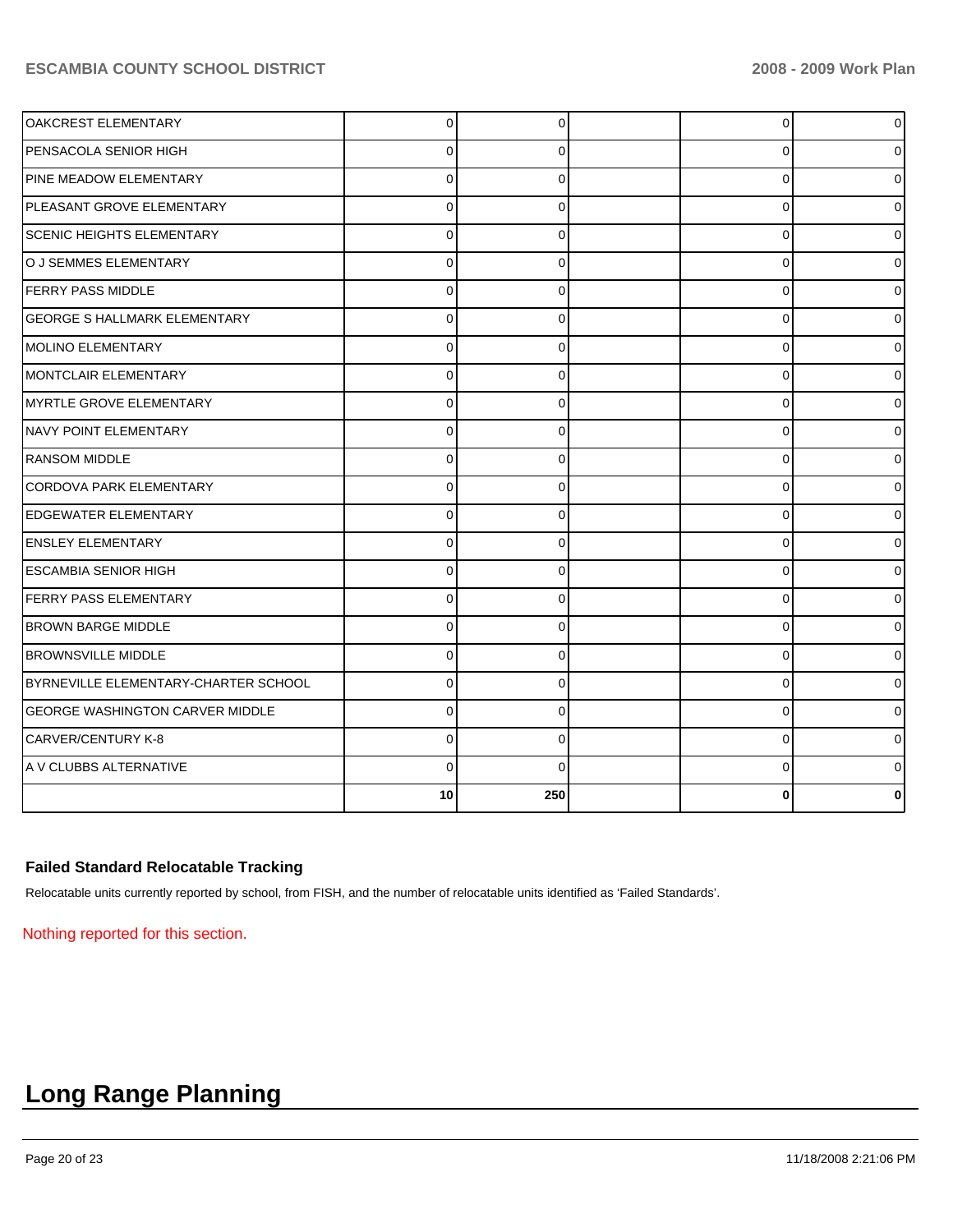# **Ten-Year Maintenance**

District projects and locations regarding the projected need for major renovation, repair, and maintenance projects within the district in years 6-10 beyond the projects plans detailed in the five years covered by the work plan.

| Project                            | 2012 - 2013 / 2017 - 2018<br><b>Projected Cost</b> |
|------------------------------------|----------------------------------------------------|
| Roofing                            | \$5,500,000                                        |
| Asbestos                           | \$1,100,000                                        |
| <b>Bleacher Repair/Replacement</b> | \$825,000                                          |
| <b>Fire Alarms</b>                 | \$3,850,000                                        |
| Door Replacement                   | \$2,200,000                                        |
| <b>Flooring Replacement</b>        | \$3,300,000                                        |
| <b>Tennis Courts/Track Repairs</b> | \$1,650,000                                        |
| Paint Cycle                        | \$990,000                                          |
|                                    | \$19,415,000                                       |

# **Ten-Year Capacity**

Schedule of capital outlay projects projected to ensure the availability of satisfactory student stations for the projected student enrollment in K-12 programs for the future 5 years beyond the 5-year district facilities work program.

Nothing reported for this section.

#### **Ten-Year Planned Utilization**

Schedule of planned capital outlay projects identifying the standard grade groupings, capacities, and planned utilization rates of future educational facilities of the district for both permanent and relocatable facilities.

| Grade Level Projections         | <b>FISH</b><br><b>Student</b><br><b>Stations</b> | Actual 2007 -<br><b>2008 FISH</b><br>Capacity | Actual<br>$2007 -$<br>2008<br><b>COFTE</b> | Actual 2007 - 2008<br><b>Utilization</b> | Actual 2008 - 2009 / 2017 - 2018 new<br>Student Capacity to be added/removed | Projected 2017<br>2018 COFTE | Projected 2017 -<br>2018 Utilization |
|---------------------------------|--------------------------------------------------|-----------------------------------------------|--------------------------------------------|------------------------------------------|------------------------------------------------------------------------------|------------------------------|--------------------------------------|
| Elementary - District<br>Totals | 23.812                                           | 23,812                                        | 18.532.19                                  | 77.83 %                                  |                                                                              | 21,643                       | 90.89 %                              |
| Middle - District Totals        | 11.548                                           | 10,393                                        | 8.858.38                                   | 85.23 %                                  |                                                                              | 9.256                        | 89.06 %                              |
| High - District Totals          | 11.906                                           | 11,186                                        | 9.688.98                                   | 86.62 %                                  |                                                                              | 9.316                        | 83.28 %                              |
| Other - ESE, etc                | 5.896                                            | 3,568                                         | .903.45                                    | 53.34 %                                  |                                                                              |                              | 0.00%                                |
|                                 | 53,162                                           | 48,959                                        | 38,983,00                                  | 79.62 %                                  | $\Omega$                                                                     | 40,215                       | 82.14 %                              |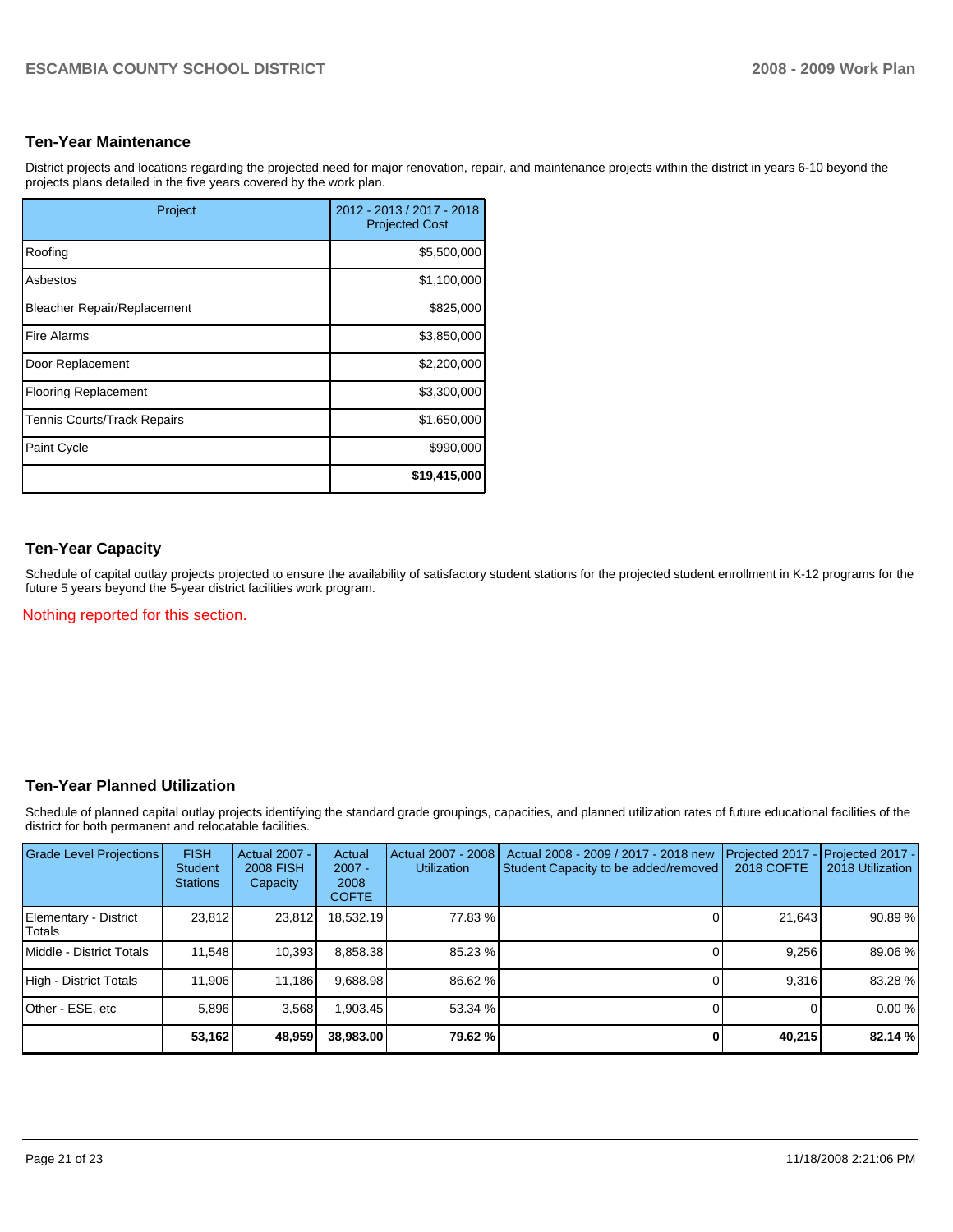#### **Ten-Year Infrastructure Planning**

**Proposed Location of Planned New, Remodeled, or New Additions to Facilities in 06 thru 10 out years (Section 28).** 

Nothing reported for this section.

Plans for closure of any school, including plans for disposition of the facility or usage of facility space, and anticipated revenues in the 06 thru 10 out **years (Section 29).** 

Nothing reported for this section.

# **Twenty-Year Maintenance**

District projects and locations regarding the projected need for major renovation, repair, and maintenance projects within the district in years 11-20 beyond the projects plans detailed in the five years covered by the work plan.

| Project                            | 2017 - 2018 / 2027 - 2028 Projected Cost |
|------------------------------------|------------------------------------------|
| Roofing                            | \$5,500,000                              |
| Asbestos                           | \$1,100,000                              |
| <b>Bleacher Repair/Replacement</b> | \$825,000                                |
| <b>Fire Alarms</b>                 | \$3,850,000                              |
| Door Replacement                   | \$2,200,000                              |
| <b>Flooring Replacement</b>        | \$3,300,000                              |
| <b>Tennis Courts/Track Repairs</b> | \$1,650,000                              |
| Paint Cycle                        | \$990,000                                |
|                                    | \$19,415,000                             |

# **Twenty-Year Capacity**

Schedule of capital outlay projects projected to ensure the availability of satisfactory student stations for the projected student enrollment in K-12 programs for the future 11-20 years beyond the 5-year district facilities work program.

Nothing reported for this section.

#### **Twenty-Year Planned Utilization**

Schedule of planned capital outlay projects identifying the standard grade groupings, capacities, and planned utilization rates of future educational facilities of the district for both permanent and relocatable facilities.